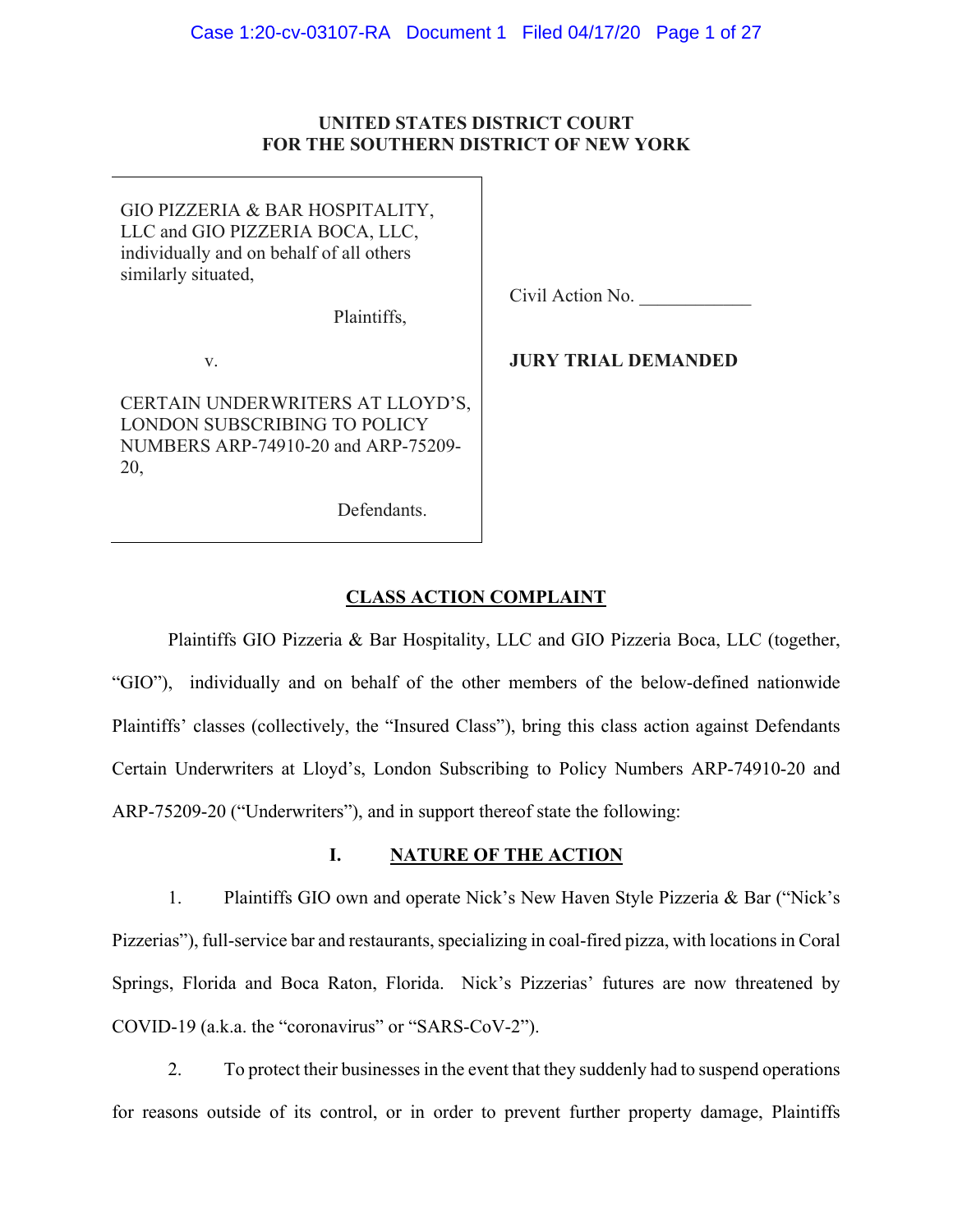#### Case 1:20-cv-03107-RA Document 1 Filed 04/17/20 Page 2 of 27

purchased insurance coverage from Underwriters, including special property coverage, as set forth in Underwriters' Business Income (and Extra Expense) Coverage Form ("Special Property Coverage Form").

3. Underwriters' Special Property Coverage Form provides "Business Income" coverage, which promises to pay for loss due to the necessary suspension of operations following physical loss or damage to property.

4. Underwriters' Special Property Coverage Form also provides "Civil Authority" coverage, which promises to pay for loss caused by the action of a civil authority that prohibits access to the insured premises.

5. Underwriters' Special Property Coverage Form also provides "Extra Expense" coverage, which promises to pay the expense incurred to minimize the suspension of business and to continue operations.

6. Underwriters' Special Property Coverage Form, under a section entitled "Duties in the Event of Loss" mandates that Underwriter's insured "must see that the following are done in the event of loss". . . [t]ake all reasonable steps to protect the Covered Property from further damage and keep a record of your expenses necessary to protect the Covered Property, for consideration in the settlement of the claim."

7. Unlike many policies that provide Business Income (also referred to as "business interruption") coverage, Underwriters' Special Property Coverage Form does not include, and is not subject to, any exclusion for losses caused by viruses or communicable diseases.

8. Plaintiffs GIO were forced to suspend or reduce business at their Nick's Pizzerias due to COVID-19 and the resultant orders issued by civil authorities in Florida mandating the suspension of business for on-site services, as well as in order to take necessary steps to prevent further damage and minimize the suspension of business and continue operations.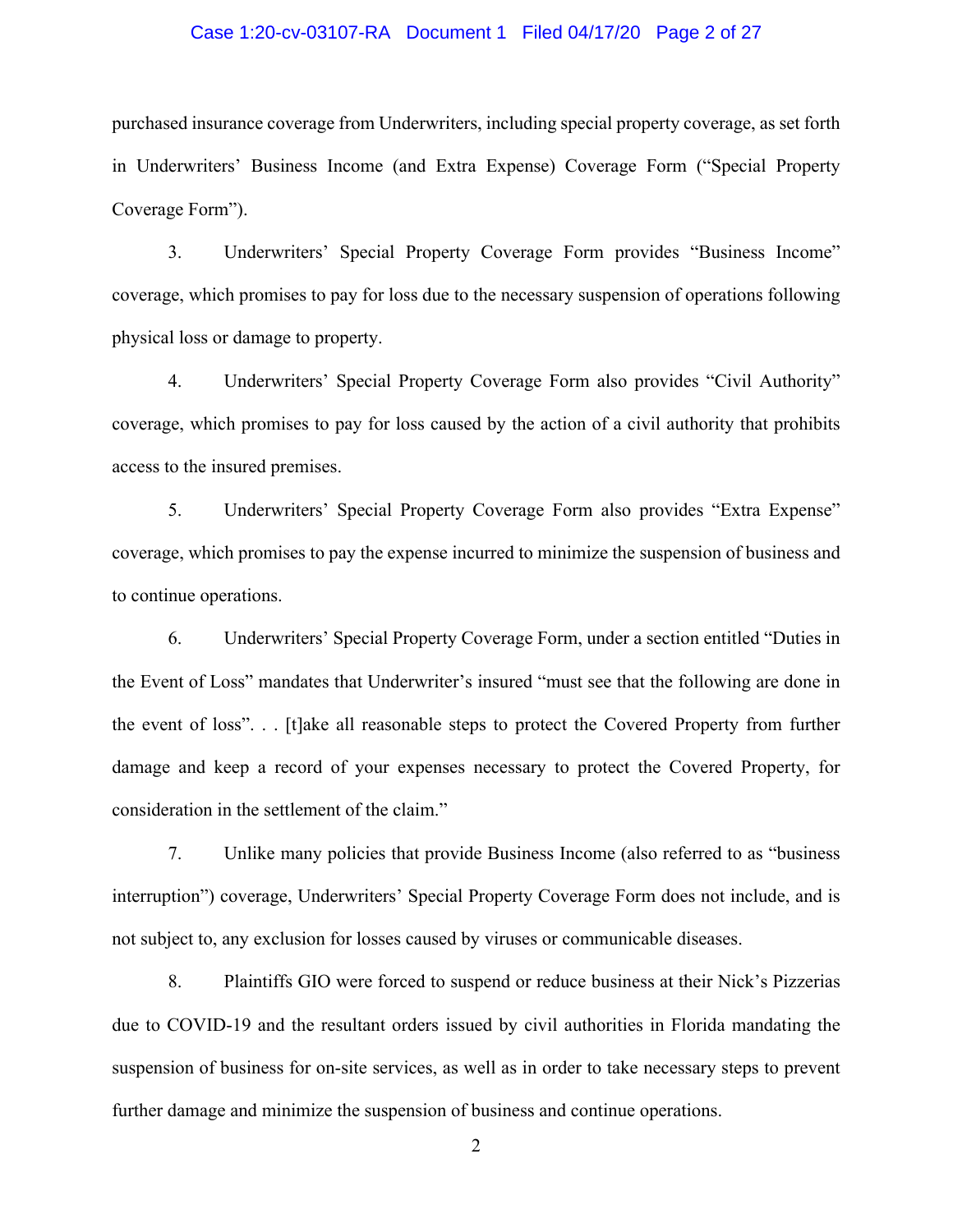#### Case 1:20-cv-03107-RA Document 1 Filed 04/17/20 Page 3 of 27

9. Upon information and belief, Underwriters have, on a widescale and uniform basis, refused to pay its insureds under its Business Income, Civil Authority, Extra Expense, and Sue and Labor coverages for losses suffered due to COVID-19, any executive orders by civil authorities that have required the necessary suspension of business, and any efforts to prevent further property damage or to minimize the suspension of business and continue operations. Indeed, Underwriters have denied claims submitted by Plaintiffs GIO under their policies.

#### **II. JURISDICTION AND VENUE**

10. This Court has jurisdiction over this action pursuant to 28 U.S.C. § 1332, because Plaintiffs and Defendants are citizens of different countries, and because: (a) the Class consists of at least 100 members; (b) the amount in controversy exceeds \$5,000,000 exclusive of interest and costs; and (c) no relevant exceptions apply to this claim.

11. Venue is proper in this District under 28 U.S.C. § 1391, because the policies specifically state that service of suit may be made upon an agent domiciled in New York at a specific New York address. The policies further state that, in the event the Underwriters fail to pay any amount claimed to be due, the Underwriters "will submit to the jurisdiction of a Court of competent jurisdiction within the United States."

#### **III. THE PARTIES**

## *Plaintiffs*

12. Plaintiff GIO Pizzeria & Bar Hospitality, LLC is a Florida LLC, with its principal place of business in Coral Springs, Florida. Plaintiff GIO Pizzeria & Bar Hospitality, LLC owns and operates Nick's New Haven Style Pizzeria & Bar, located in Coral Springs, Florida.

13. Plaintiff GIO Pizzeria Boca, LLC is a Florida LLC, with its principal place of business in Boca Raton, Florida. Plaintiff GIO Pizzeria & Bar Hospitality, LLC owns and operates Nick's New Haven Style Pizzeria & Bar, located in Boca Raton, Florida.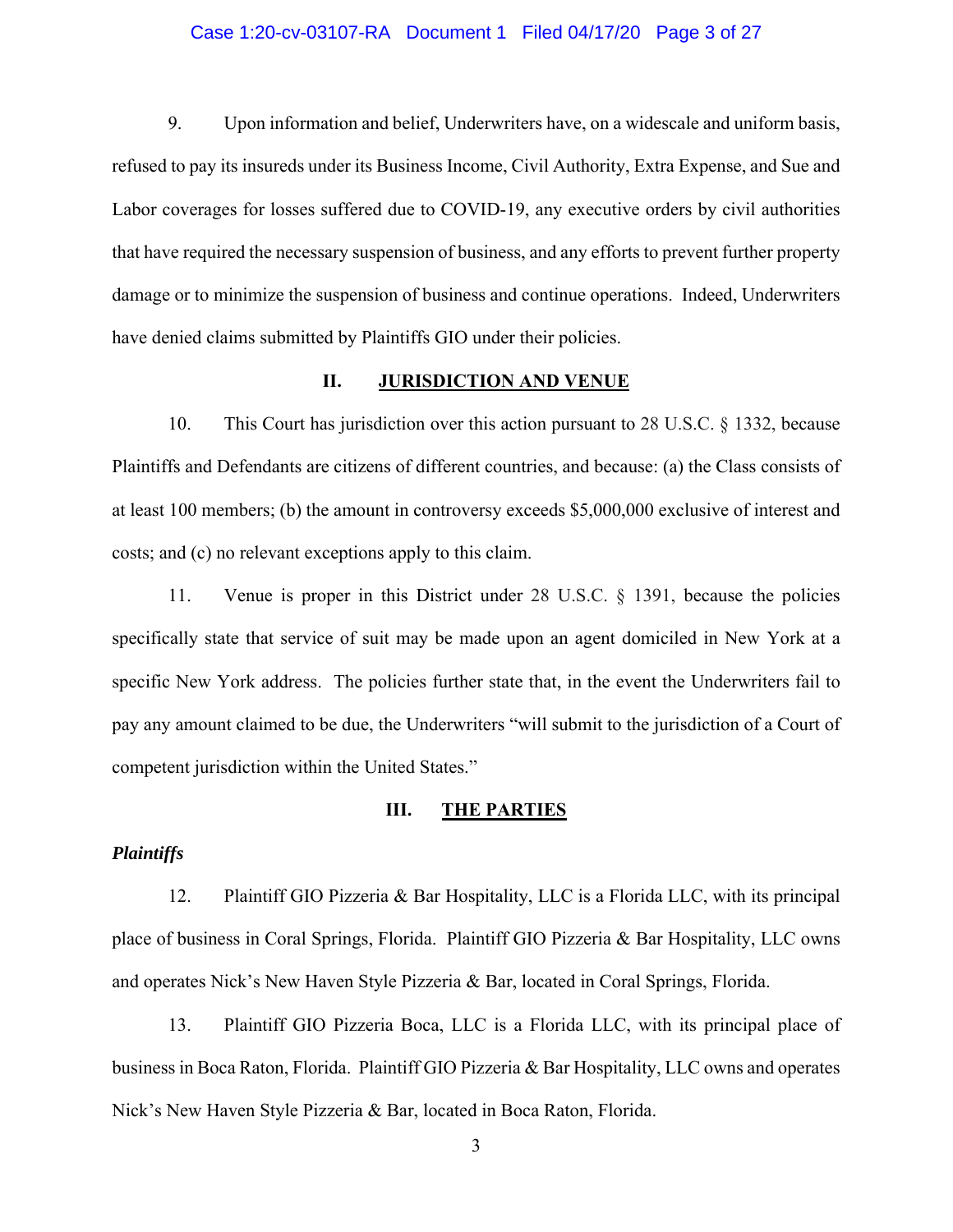#### *Defendants*

14. Underwriters are composed of separate syndicates, in turn comprised of entities known as "Names," which underwrite insurance in a market known as Lloyd's of London. Each "Name" and syndicate is organized under the laws of the United Kingdom and is located in and has its principal place of business in England.

### **IV. FACTUAL BACKGROUND**

#### *A. The Special Property Coverage Form*

15. In return for the payment of a premium, Underwriters issued Policy No. ARP-74910-20 to GIO Pizzeria & Bar Hospitality, LLC, for a policy period of June 1, 2019 to June 1, 2020, including a Business Income (And Extra Expense) Coverage Form. Policy No. ARP-74910- 20 is attached hereto as Exhibit A. GIO Pizzeria & Bar Hospitality, LLC has performed all of its obligations under Policy No. ARP-74910-20, including the payment of premiums. The Covered Property, with respect to the Special Property Coverage Form, is the Nick's Pizzeria at 2444 North University Drive, Coral Springs, Florida.

16. In return for the GIO's premium payments, Underwriters issued Policy No. ARP-75209-20 to GIO Pizzeria Boca, LLC for a policy period of February 21, 2020 to February 21, 2021, including a Business Income (And Extra Expense) Coverage Form. Policy No. ARP-75209- 20 is attached hereto as Exhibit B. GIO Pizzeria Boca, LLC has performed all of its obligations under Policy No. ARP-75209-20, including the payment of premiums. The Covered Property, with respect to the Special Property Coverage Form, is the Nick's Pizzeria at 2240 NW 19 Street, Suite 904, Boca Raton, Florida.

17. Each Plaintiff's Special Property Coverage Form, included within the policies attached as Exhibits A-B, includes identical Business Income, Civil Authority, Extra Expense, and Sue and Labor coverages.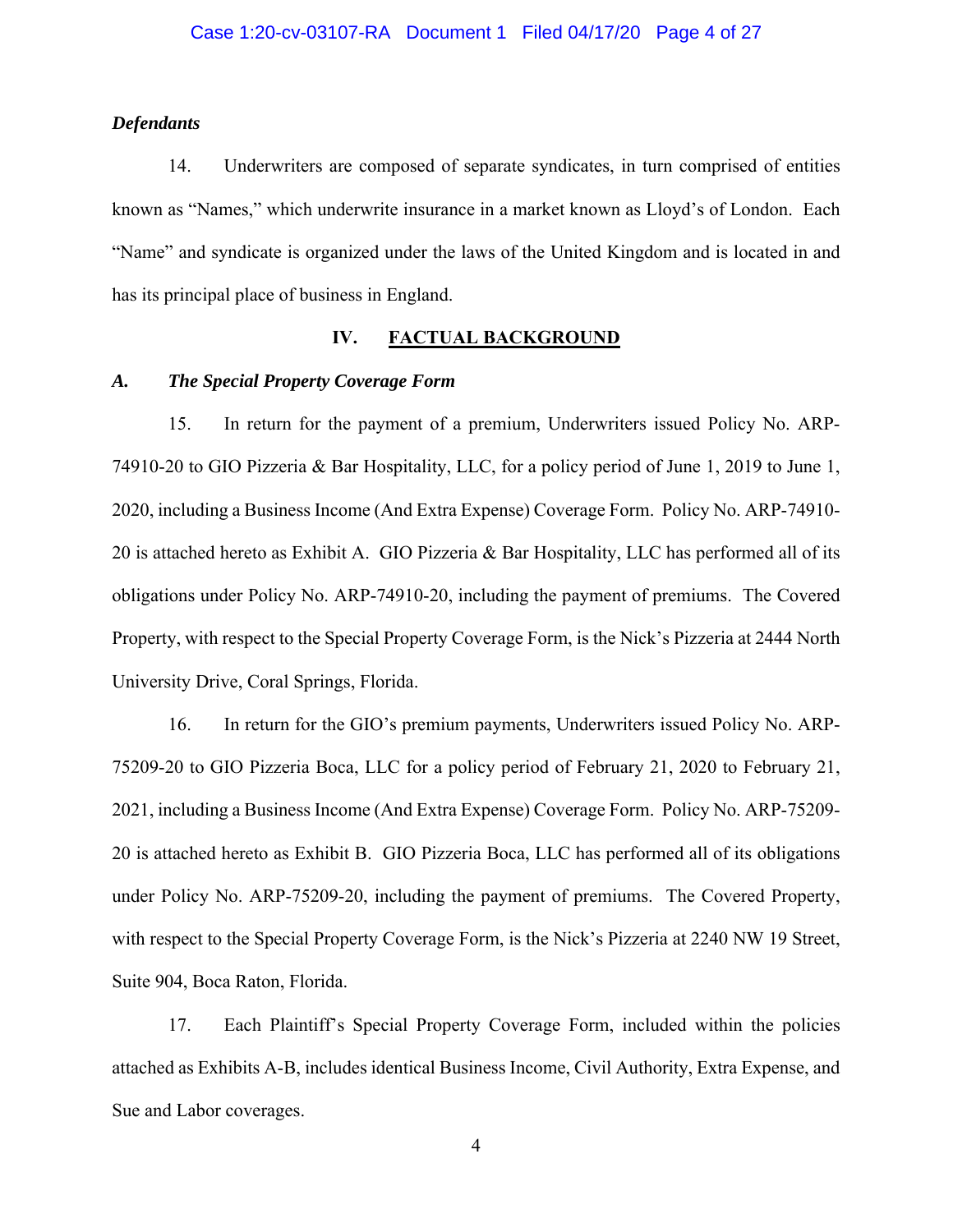#### Case 1:20-cv-03107-RA Document 1 Filed 04/17/20 Page 5 of 27

18. In many parts of the world, property insurance is sold on a specific peril basis. Such policies cover a risk of loss if that risk of loss is specifically listed (e.g., hurricane, earthquake, H1N1, etc.). Most property policies sold in the United States, however, including those sold by Underwriters insurance, are all-risk property damage policies. These types of policies cover all risks of loss except for risks that are expressly and specifically excluded. Under the heading "Covered Causes of Loss," Underwriters agreed to pay for direct physical loss "unless the loss is excluded or limited" in the policies.

19. Underwriters did not exclude or limit coverage for losses from viruses in Plaintiffs' policies or those of the other Class members.

20. Losses due to COVID-19 are a Covered Cause of Loss under the Underwriters' policies with the Special Property Coverage Form.

21. In the Special Property Coverage Form, Underwriters agreed to pay for its insureds' actual loss of Business Income sustained due to the necessary suspension of its operations during the "period of restoration" caused by direct physical loss or damage. A "slowdown or cessation" of business activities at the Covered Property is a "suspension" under the policy, for which Underwriters agreed to pay for loss of Business Income during the "period of restoration" that begins 72 hours after the time of direct physical loss or damage.

22. "Business Income" means net income (or loss) before tax that Plaintiffs would have earned and continuing normal operating expenses incurred, including payroll.

23. The presence of virus or disease can constitute physical damage to property, as the insurance industry has recognized since at least 2006. When preparing so-called "virus" exclusions to be placed in some policies, but not others, the insurance industry drafting arm, ISO, circulated a statement to state insurance regulators that included the following: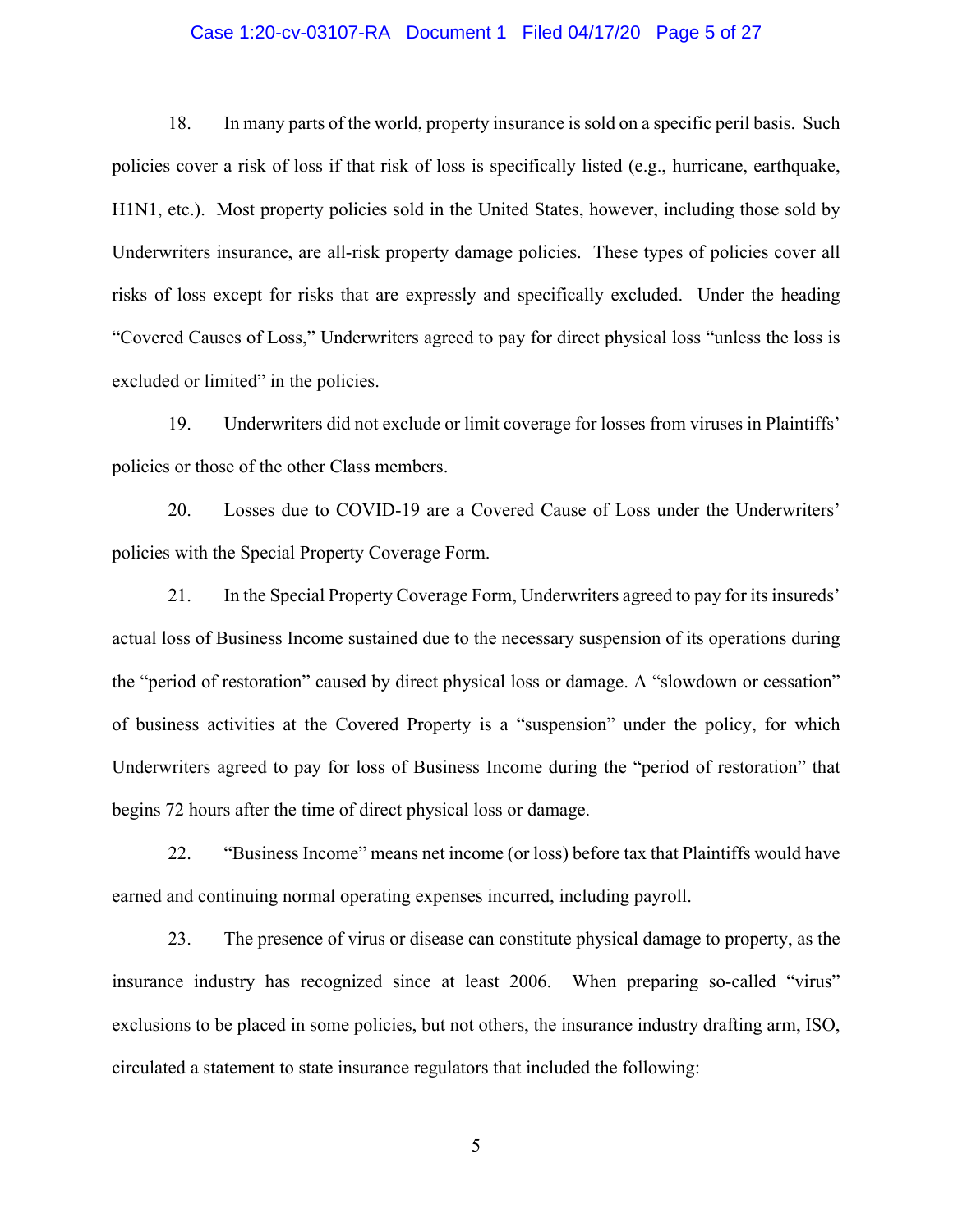Disease-causing agents may render a product impure (change its quality or substance), or enable the spread of disease by their presence on interior building surfaces or the surfaces of personal property. When disease-causing viral or bacterial contamination occurs, potential claims involve the cost of replacement of property (for example, the milk), cost of decontamination (for example, interior building surfaces), and business interruption (time element) losses. Although building and personal property could arguably become contaminated (often temporarily) by such viruses and bacteria, the nature of the property itself would have a bearing on whether there is actual property damage. An allegation of property damage may be a point of disagreement in a particular case.

24. In the Special Property Coverage Form, Underwriters also agreed to pay necessary

Extra Expense that its insureds incur during the "period of restoration" that the insureds would not have incurred if there had been no direct physical loss or damage to the Covered Property.

25. "Extra Expense" includes expenses to avoid or minimize the suspension of business, continue operations, and to repair or replace property.

26. Underwriters also agreed to "pay for the actual loss of Business Income" that Plaintiffs sustains "and any Extra Expense caused by action of civil authority that prohibits access to" the Covered Property when a Covered Cause of Loss causes damage to property near the Covered Property, the civil authority prohibits access to property immediately surrounding the damaged property, the Covered Property is within the prohibited area, and the civil authority action is taken "in response to dangerous physical conditions."

27. Underwriters' Special Property Coverage Form, under a section entitled "Duties in the Event of Loss" mandates that Underwriters' insureds "must see that the following are done in the event of loss. . . [t]ake all reasonable steps to protect the Covered Property from further damage and keep a record of your expenses necessary to protect the Covered Property, for consideration in the settlement of the claim." This is commonly referred to as "Sue and Labor" coverage.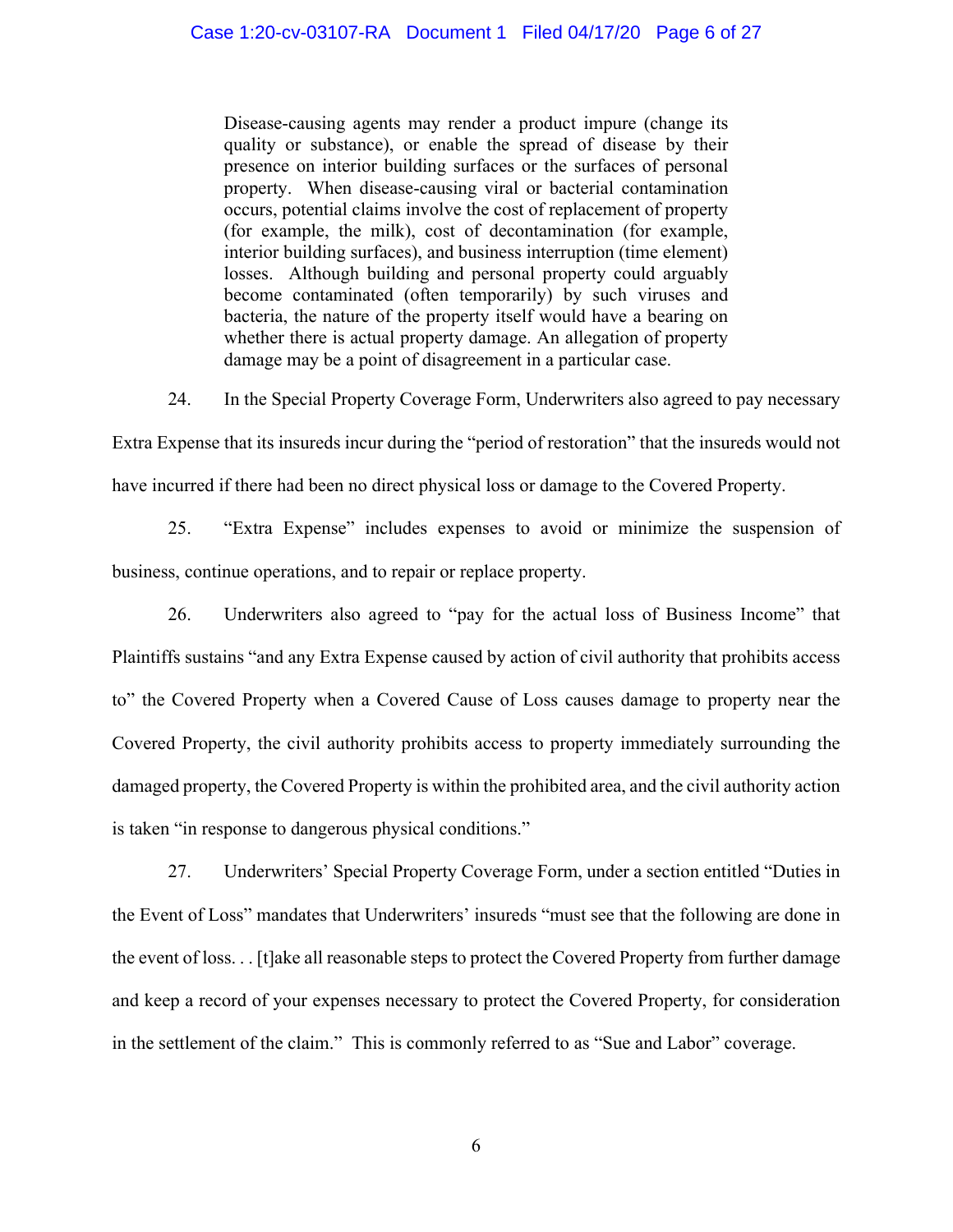#### Case 1:20-cv-03107-RA Document 1 Filed 04/17/20 Page 7 of 27

28. Losses caused by COVID-19 and the related orders issued by local, state, and federal authorities triggered the Business Income, Extra Expense, Civil Authority, and Sue and Labor provisions of the Underwriters policy.

#### *B. The Covered Cause of Loss*

29. The presence of COVID-19 has caused civil authorities throughout the country to issue orders requiring the suspension of business at a wide range of establishments, including civil authorities with jurisdiction over Plaintiffs' businesses (the "Closure Orders").

#### **1. The Florida Closure Orders**

30. On March 17, 2020, Boca Raton issued a civil authority order requiring the closing of bars and from selling alcohol and banning dine-in eating in Boca Raton restaurants. This order has been in effect since March 17, 2020.

31. On March 17, 2020, Florida Governor Ron DeSantis issued a civil authority order restricting bars from selling alcohol and ordering every restaurant to limit its occupancy to 50% of current building capacity. This order has been in effect since March 17, 2020.

32. On March 18, 2020, Coral Springs issued a civil authority order requiring the closing of bars and effectively limiting the capacity of restaurants by requiring social distancing measures. This order has been in effect since March 18, 2020.

33. On March 20, 2020, Florida Governor Ron DeSantis issued a civil authority order requiring the suspension of alcohol sales for on-premises consumption and the suspension of all dine-in eating at restaurants. This order has been in effect since March 20, 2020.

34. On March 22, 2020, Broward County issued a civil authority order requiring the closure of bars in Broward County and banning dine-in eating in Broward County restaurants. This order has been in effect since March 22, 2020.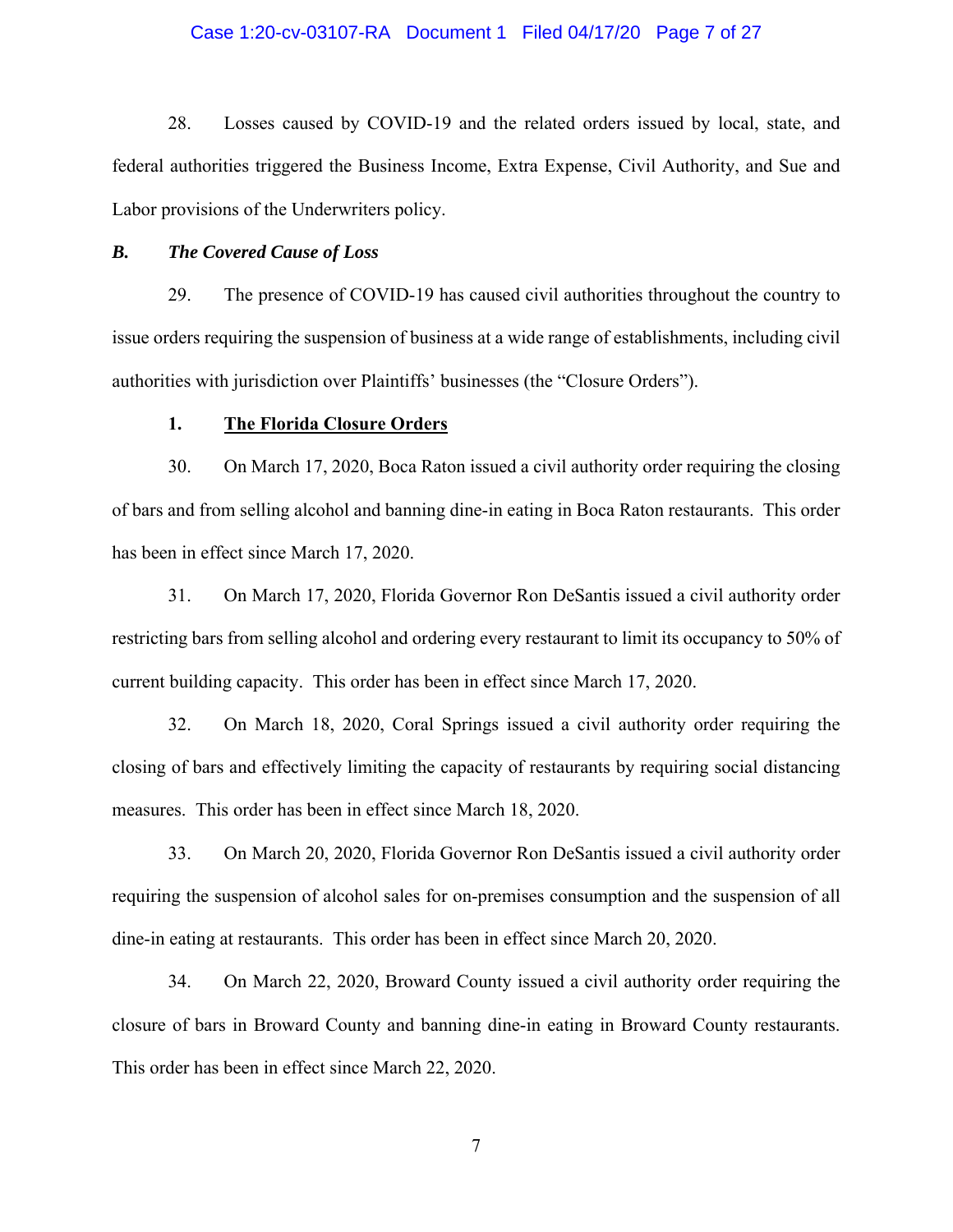## Case 1:20-cv-03107-RA Document 1 Filed 04/17/20 Page 8 of 27

35. The Florida, Broward County, Coral Springs, and Boca Raton Closure Orders were issued in response to the rapid spread of COVID-19 throughout Florida.

#### **2. The Impact of COVID-19 and the Closure Orders**

36. The presence of COVID-19 caused direct physical loss of or damage to the covered property under the Plaintiffs' policies, and the policies of the other Class members, by denying use of and damaging the covered property, and by causing a necessary suspension of operations during a period of restoration.

37. The Closure Orders prohibited access to Plaintiffs and the other Class members' Covered Property, and the area immediately surrounding Covered Property, in response to dangerous physical conditions resulting from a Covered Cause of Loss.

38. As a result of the presence of COVID-19 and the Closure Orders, Plaintiffs and the other Class members lost Business Income and incurred Extra Expense.

39. Plaintiffs submitted claims for loss to Underwriters under their policies due to the presence of COVID-19 and the Closure Orders, and Underwriters denied those claims.

## **V. CLASS ACTION ALLEGATIONS**

40. Plaintiffs bring this action pursuant to Rules 23(a), 23(b)(1), 23(b)(2), 23(b)(3), and 23(c)(4) of the Federal Rules of Civil Procedure, individually and on behalf of all others similarly situated.

41. Plaintiffs seek to represent nationwide classes defined as:

 All persons and entities that: (a) had Business Income coverage under a property insurance policy issued by Underwriters; (b) suffered a suspension of business related to COVID-19, at the premises covered by their Underwriters property insurance policy; (c) made a claim under their property insurance policy issued by Underwriters; and (d) were denied Business Income coverage by Underwriters for the suspension of business resulting from the presence or threat of COVID-19 (the "Business Income Breach Class").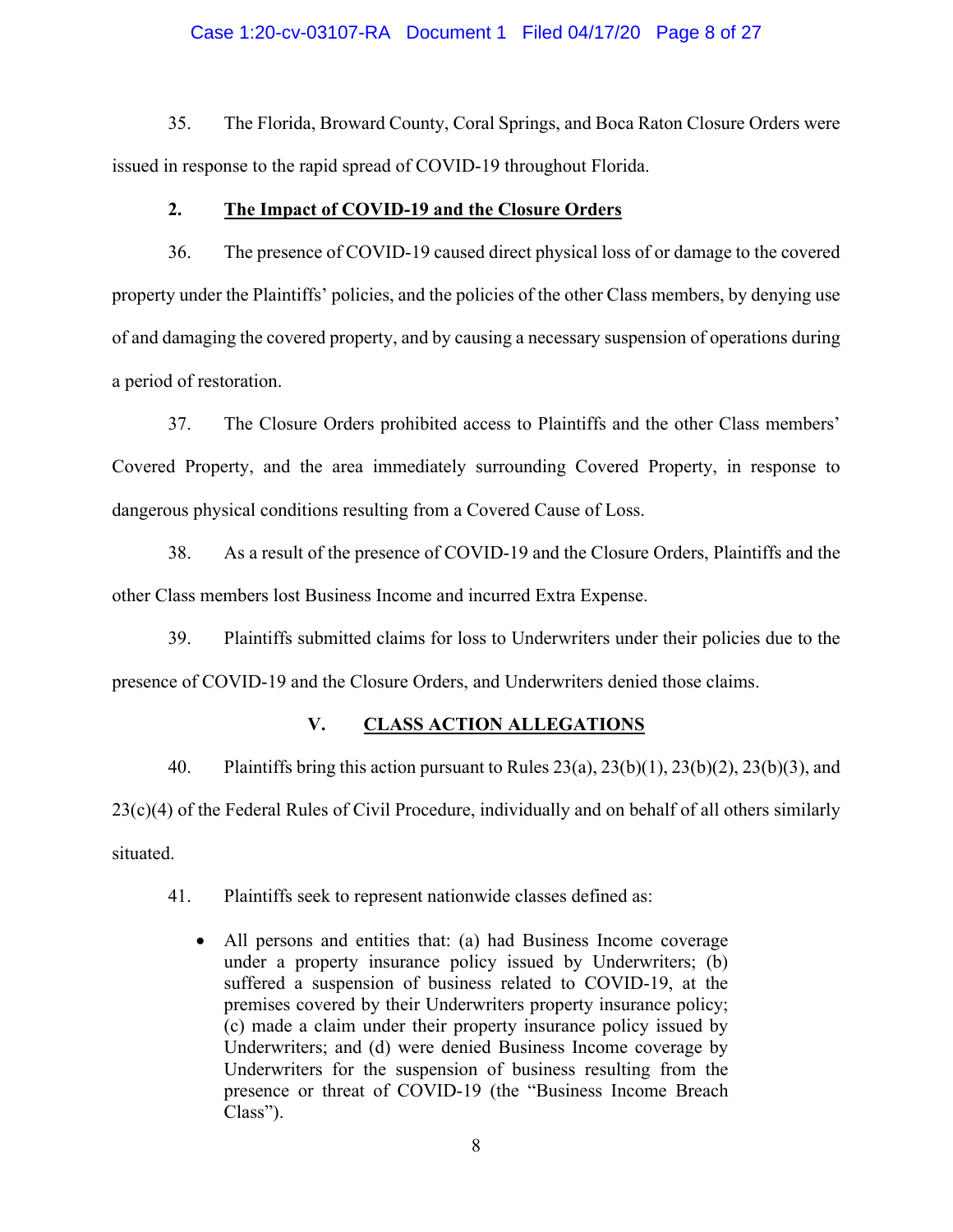- All persons and entities that: (a) had Civil Authority coverage under a property insurance policy issued by Underwriters; (b) suffered loss of Business Income and/or Extra Expense caused by action of a civil authority; (c) made a claim under their property insurance policy issued by Underwriters; and (d) were denied Civil Authority coverage by Underwriters for the loss of Business Income and/or Extra Expense caused by a Closure Order (the "Civil Authority Breach Class").
- All persons and entities that: (a) had Extra Expense coverage under a property insurance policy issued by Underwriters; (b) sought to minimize the suspension of business in connection with COVID-19 at the premises covered by their Underwriters property insurance policy; (c) made a claim under their property insurance policy issued by Underwriters; and (d) were denied Extra Expense coverage by Underwriters despite their efforts to minimize the suspension of business caused by COVID-19 (the "Extra Expense Breach Class").
- All persons and entities that: (a) had a Sue and Labor provision under a property insurance policy issued by Underwriters; (b) sought to prevent property damage caused by COVID-19 by suspending or reducing business operations, at the premises covered by their Underwriters property insurance policy; (c) made a claim under their property insurance policy issued by Underwriters; and (d) were denied Sue and Labor coverage by Underwriters in connection with the suspension of business caused by COVID-19 (the "Sue and Labor Breach Class").
- All persons and entities with Business Income coverage under a property insurance policy issued by Underwriters that suffered a suspension of business due to COVID-19 at the premises covered by the business income coverage (the "Business Income Declaratory Judgment Class").
- All persons and entities with Civil Authority coverage under a property insurance policy issued by Underwriters that suffered loss of Business Income and/or Extra Expense caused by a Closure Order (the "Civil Authority Declaratory Judgment Class").
- All persons and entities with Extra Expense coverage under a property insurance policy issued by Underwriters that sought to minimize the suspension of business in connection with COVID-19 at the premises covered by their Underwriters property insurance policy (the "Extra Expense Declaratory Judgment Class").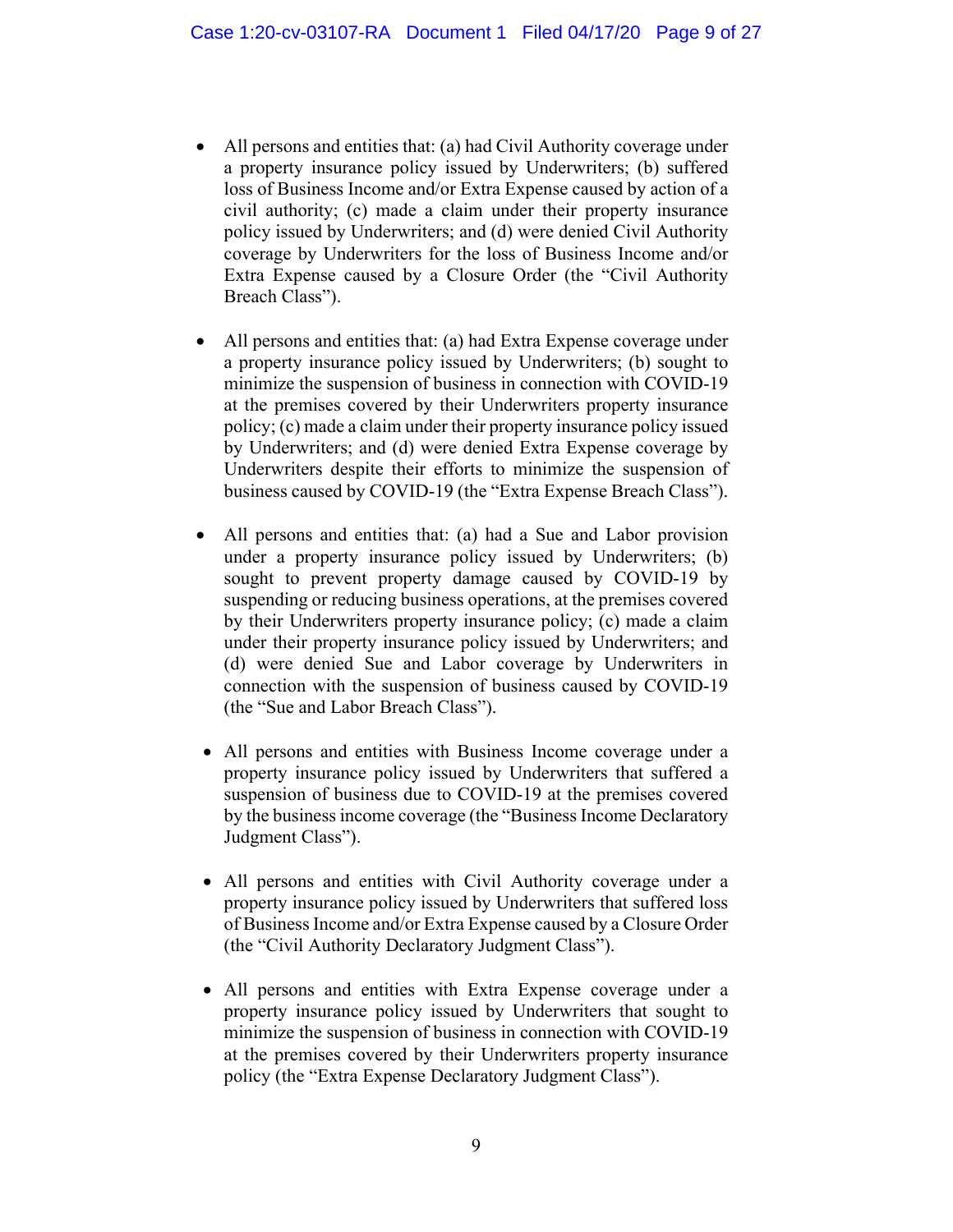All persons and entities with a Sue and Labor provision under a property insurance policy issued by Underwriters that sought to prevent property damage caused by COVID-19 by suspending or reducing business operations, at the premises covered by their Underwriters property insurance policy (the "Sue and Labor Declaratory Judgment Class").

42. Excluded from each defined Class are Defendants and any of their members, affiliates, parents, subsidiaries, officers, directors, employees, successors, or assigns; governmental entities; and the Court staff assigned to this case and their immediate family members. Plaintiffs reserve the right to modify or amend each of the Class definitions, as appropriate, during the course of this litigation.

43. This action has been brought and may properly be maintained on behalf of each Class proposed herein under the criteria of Rule 23 of the Federal Rules of Civil Procedure.

44. **Numerosity—Federal Rule of Civil Procedure 23(a)(1).** The members of each defined Class are so numerous that individual joinder of all Class members is impracticable. While Plaintiffs are informed and believes that there are thousands of members of each Class, the precise number of Class members is unknown to Plaintiffs but may be ascertained from Defendants' books and records. Class members may be notified of the pendency of this action by recognized, Courtapproved notice dissemination methods, which may include U.S. Mail, electronic mail, internet postings, and/or published notice.

## 45. **Commonality and Predominance—Federal Rule of Civil Procedure 23(a)(2)**

**and 23(b)(3).** This action involves common questions of law and fact, which predominate over any questions affecting only individual Class members, including, without limitation:

> a. Underwriters issued all-risk policies to the members of the Class in exchange for payment of premiums by the Class members;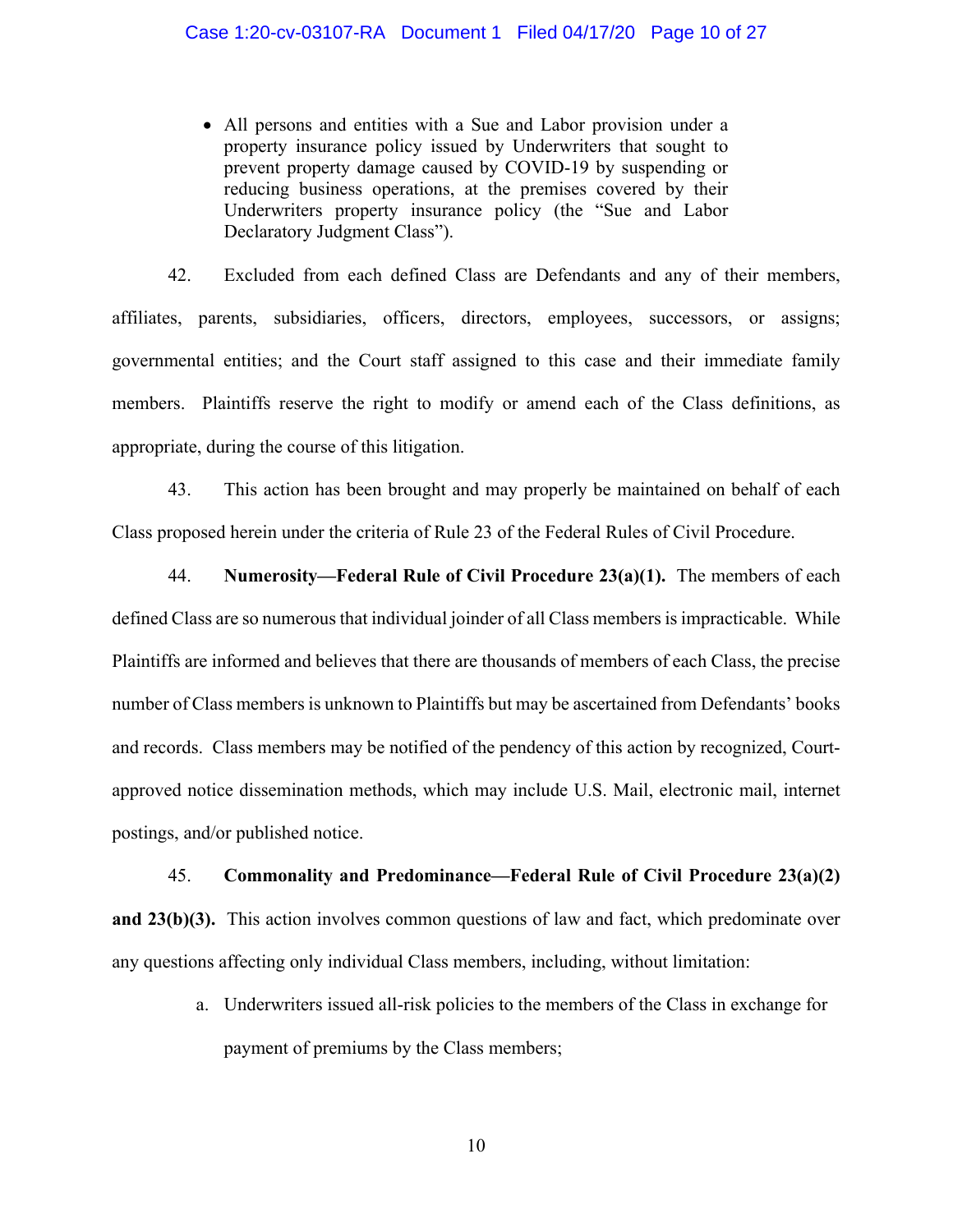- b. whether the Class suffered a covered loss based on the common policies issued to members of the Class;
- c. whether Underwriters wrongfully denied all claims based on COVID-19;
- d. whether Underwriters' Business Income coverage applies to a suspension of business caused by COVID-19;
- e. whether Underwriters' Civil Authority coverage applies to a loss of Business Income caused by the orders of state governors requiring the suspension of business as a result of COVID-19;
- f. whether Underwriters' Extra Expense coverage applies to efforts to minimize a loss caused by COVID-19;
- g. whether Underwriters' Sue and Labor provision applies to require Underwriters to pay for efforts to reduce damage caused by COVID-19;
- h. whether Underwriters has breached its contracts of insurance through a blanket denial of all claims based on business interruption, income loss or closures related to COVID-19 and the related closures; and
- i. whether Plaintiffs and the Class are entitled to an award of reasonable attorney fees, interest and costs.

46. **Typicality—Federal Rule of Civil Procedure 23(a)(3).** Plaintiffs' claims are typical of the other Class members' claims because Plaintiffs and the other Class members are all similarly affected by Defendants' refusal to pay under its Business Income, Civil Authority, Extra Expense, and Sue and Labor coverages. Plaintiffs' claims are based upon the same legal theories as those of the other Class members. Plaintiffs and the other Class members sustained damages as a direct and proximate result of the same wrongful practices in which Defendants engaged.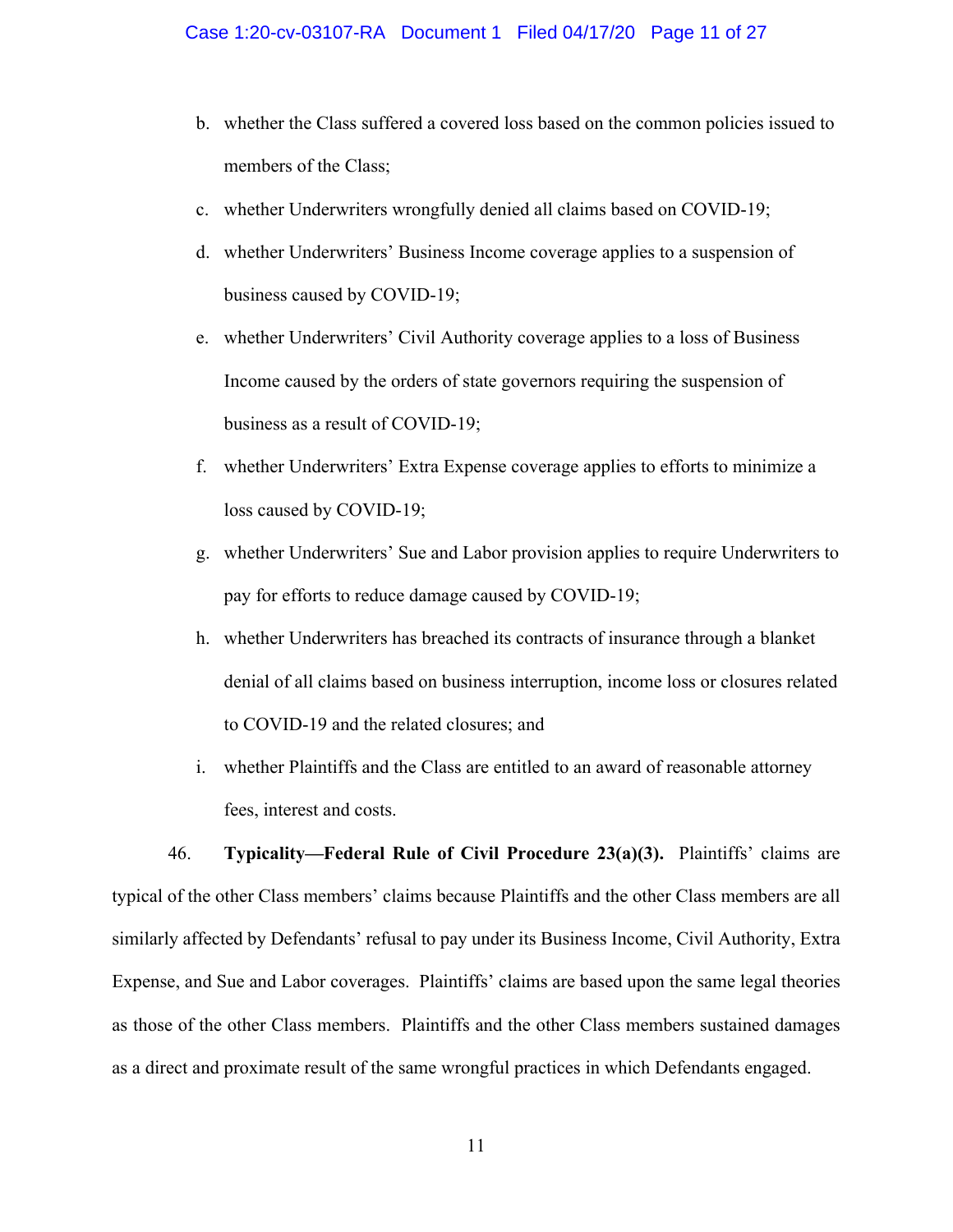#### Case 1:20-cv-03107-RA Document 1 Filed 04/17/20 Page 12 of 27

47. **Adequacy of Representation—Federal Rule of Civil Procedure 23(a)(4).**  Plaintiffs are adequate Class representatives because their interests do not conflict with the interests of the other Class members who they seek to represent, Plaintiffs have retained counsel competent and experienced in complex class action litigation, including successfully litigating class action cases similar to this one, where insurers breached contracts with insureds by failing to pay the amounts owed under their policies, and Plaintiffs intend to prosecute this action vigorously. The interests of the above-defined Classes will be fairly and adequately protected by Plaintiffs and their counsel.

48. **Inconsistent or Varying Adjudications and the Risk of Impediments to Other Class Members' Interests—Federal Rule of Civil Procedure 23(b)(1).** Plaintiffs seek classwide adjudication as to the interpretation, and resultant scope, of Defendants' Business Income, Civil Authority, Extra Expense, and Sue and Labor coverages. The prosecution of separate actions by individual members of the Classes would create an immediate risk of inconsistent or varying adjudications that would establish incompatible standards of conduct for the Defendants. Moreover, the adjudications sought by Plaintiffs could, as a practical matter, substantially impair or impede the ability of other Class members, who are not parties to this action, to protect their interests.

49. **Declaratory and Injunctive Relief—Federal Rule of Civil Procedure 23(b)(2).**  Defendants acted or refused to act on grounds generally applicable to Plaintiffs and the other Class members, thereby making appropriate final injunctive relief and declaratory relief, as described below, with respect to the Class members.

50. **Superiority—Federal Rule of Civil Procedure 23(b)(3).** A class action is superior to any other available means for the fair and efficient adjudication of this controversy, and no unusual difficulties are likely to be encountered in the management of this class action.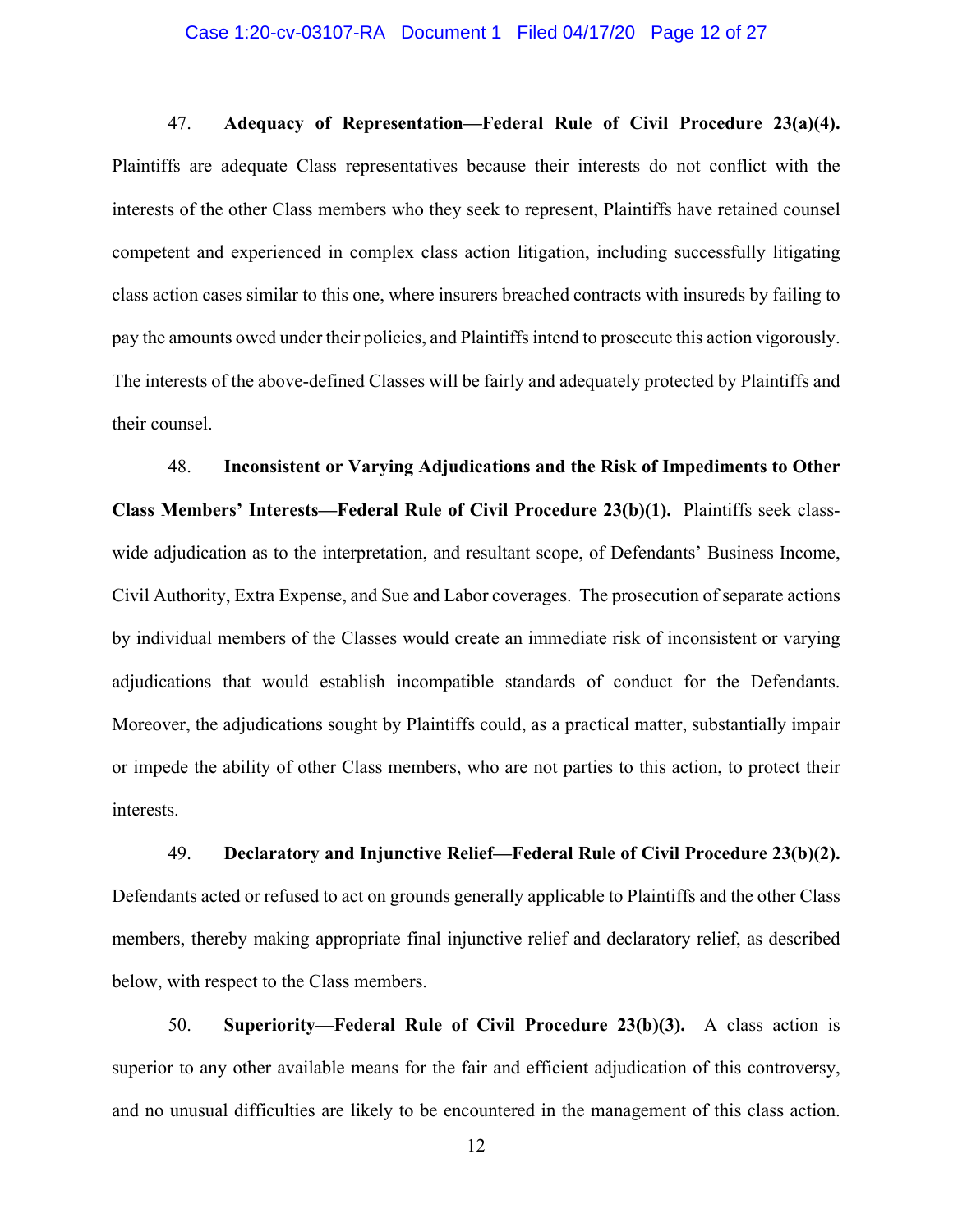Individualized litigation creates a potential for inconsistent or contradictory judgments and increases the delay and expense to all parties and the court system. By contrast, the class action device presents far fewer management difficulties, and provides the benefits of single adjudication, economy of scale, and comprehensive supervision by a single court.

## **VI. CLAIMS FOR RELIEF**

## **COUNT I BREACH OF CONTRACT – BUSINESS INCOME COVERAGE (Claim Brought on Behalf of the Business Income Breach Class)**

51. Plaintiffs GIO ("Plaintiffs" for the purpose of this claim) repeat and reallege Paragraphs 1-50 as if fully set forth herein.

52. Plaintiffs bring this Count individually and on behalf of the other members of the Business Income Breach Class.

53. Plaintiffs' Underwriters policies, as well as those of the other Business Income Breach Class members, are contracts under which Underwriters were paid premiums in exchange for their promise to pay Plaintiffs and the other Business Income Breach Class members' losses for claims covered by the policy.

54. In the Special Property Coverage Form, Underwriters agreed to pay for its insureds' actual loss of Business Income sustained due to the necessary suspension of its operations during the "period of restoration."

55. A "slowdown or cessation" of business activities at the Covered Property is a "suspension" under the policy, for which Underwriters agreed to pay for loss of Business Income during the "period of restoration" that begins within 72 hours after the time of direct physical loss or damage.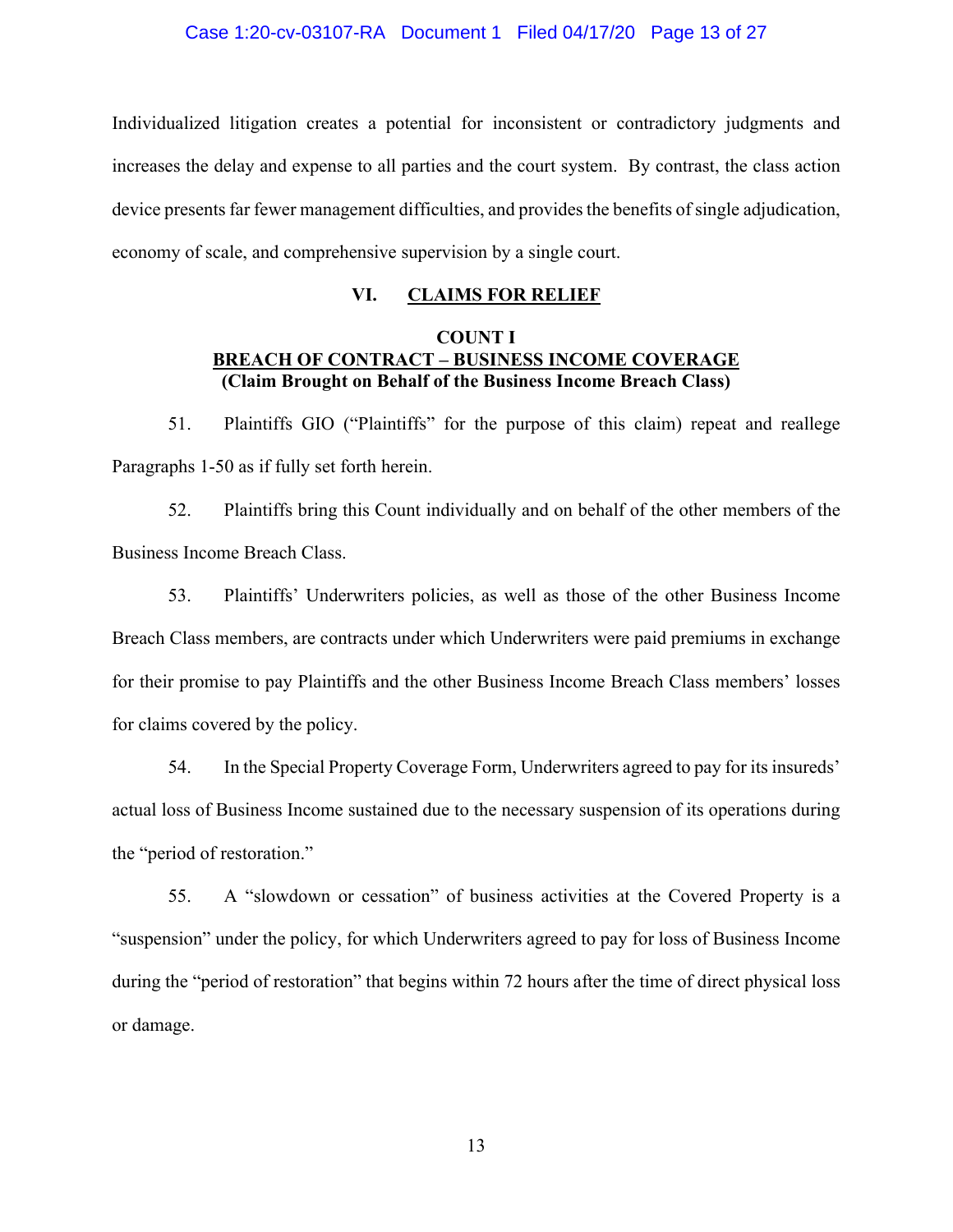#### Case 1:20-cv-03107-RA Document 1 Filed 04/17/20 Page 14 of 27

56. "Business Income" means net income (or loss) before tax that Plaintiffs and the other Business Income Breach Class members would have earned "if no physical loss or damage had occurred" and continuing normal operating expenses incurred.

57. COVID-19 caused direct physical loss and damage to Plaintiffs and the other Business Income Breach Class members' Covered Properties, requiring suspension of operations at the Covered Properties. Losses caused by COVID-19 thus triggered the Business Income provision of Plaintiffs and the other Business Income Breach Class members' Underwriters' policies.

58. Plaintiffs and the other Business Income Breach Class members have complied with all applicable provisions of their policies and/or those provisions have been waived by Underwriters, or Underwriters is estopped from asserting them, and yet Underwriters has abrogated its insurance coverage obligations pursuant to the policies' clear and unambiguous terms.

59. By denying coverage for any Business Income losses incurred by Plaintiffs and the other Business Income Breach Class members in connection with the COVID-19 pandemic, Underwriters has breached its coverage obligations under the policies.

60. As a result of Underwriters' breaches of the policies, Plaintiffs and the other Business Income Breach Class members have sustained substantial damages for which Underwriters is liable, in an amount to be established at trial.

## **COUNT II BREACH OF CONTRACT – CIVIL AUTHORITY COVERAGE (Claim Brought on Behalf of the Civil Authority Breach Class)**

61. Plaintiffs GIO ("Plaintiffs" for the purpose of this claim) repeat and reallege Paragraphs 1-50 as if fully set forth herein.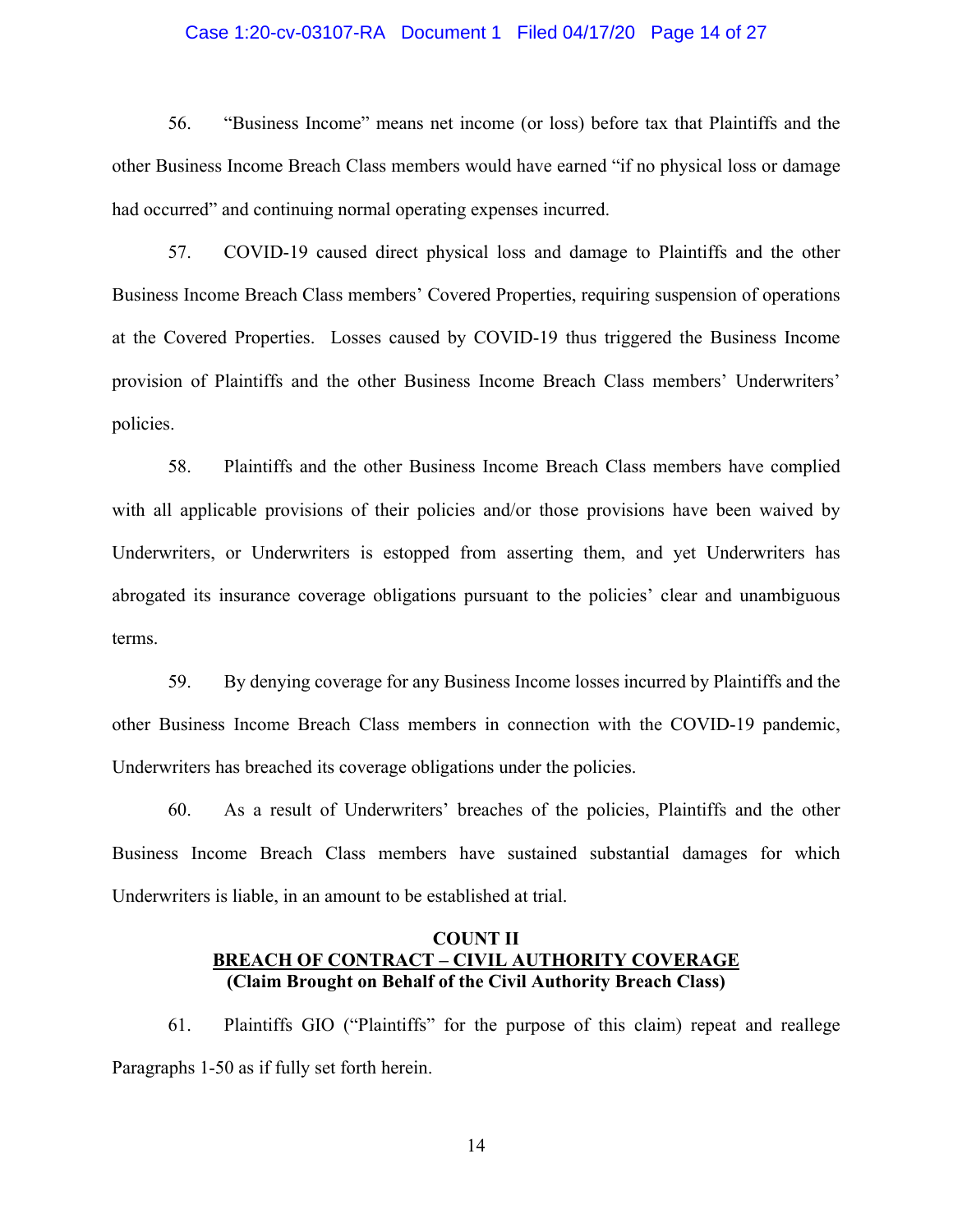#### Case 1:20-cv-03107-RA Document 1 Filed 04/17/20 Page 15 of 27

62. Plaintiffs bring this Count individually and on behalf of the other members of the Civil Authority Breach Class.

63. Plaintiffs' Underwriters insurance policies, as well as those of the other Civil Authority Breach Class members, are contracts under which Underwriters was paid premiums in exchange for its promise to pay Plaintiffs and the other Civil Authority Breach Class members' losses for claims covered by the policy.

64. Underwriters agreed to "pay for the actual loss of Business Income" that insureds sustain "and any Extra Expense caused by action of civil authority that prohibits access to" the Covered Property when a Covered Cause of Loss causes damage to property near the Covered Property, the civil authority prohibits access to property immediately surrounding the damaged property, the Covered Property is within the prohibited area, and the civil authority action is taken "in response to dangerous physical conditions."

65. The Closure Orders triggered the Civil Authority provision under Plaintiffs and the other members of the Civil Authority Breach Class's Underwriters insurance policies.

66. Plaintiffs and the other members of the Civil Authority Breach Class have complied with all applicable provisions of the policies, and/or those provisions have been waived by Underwriters, or is Underwriters estopped from asserting them, and yet Underwriters has abrogated its insurance coverage obligations pursuant to the Policies' clear and unambiguous terms.

67. By denying coverage for any business losses incurred by Plaintiffs and other members of the Civil Authority Breach Class in connection with the Closure Orders and the COVID-19 pandemic, Underwriters has breached its coverage obligations under the policies.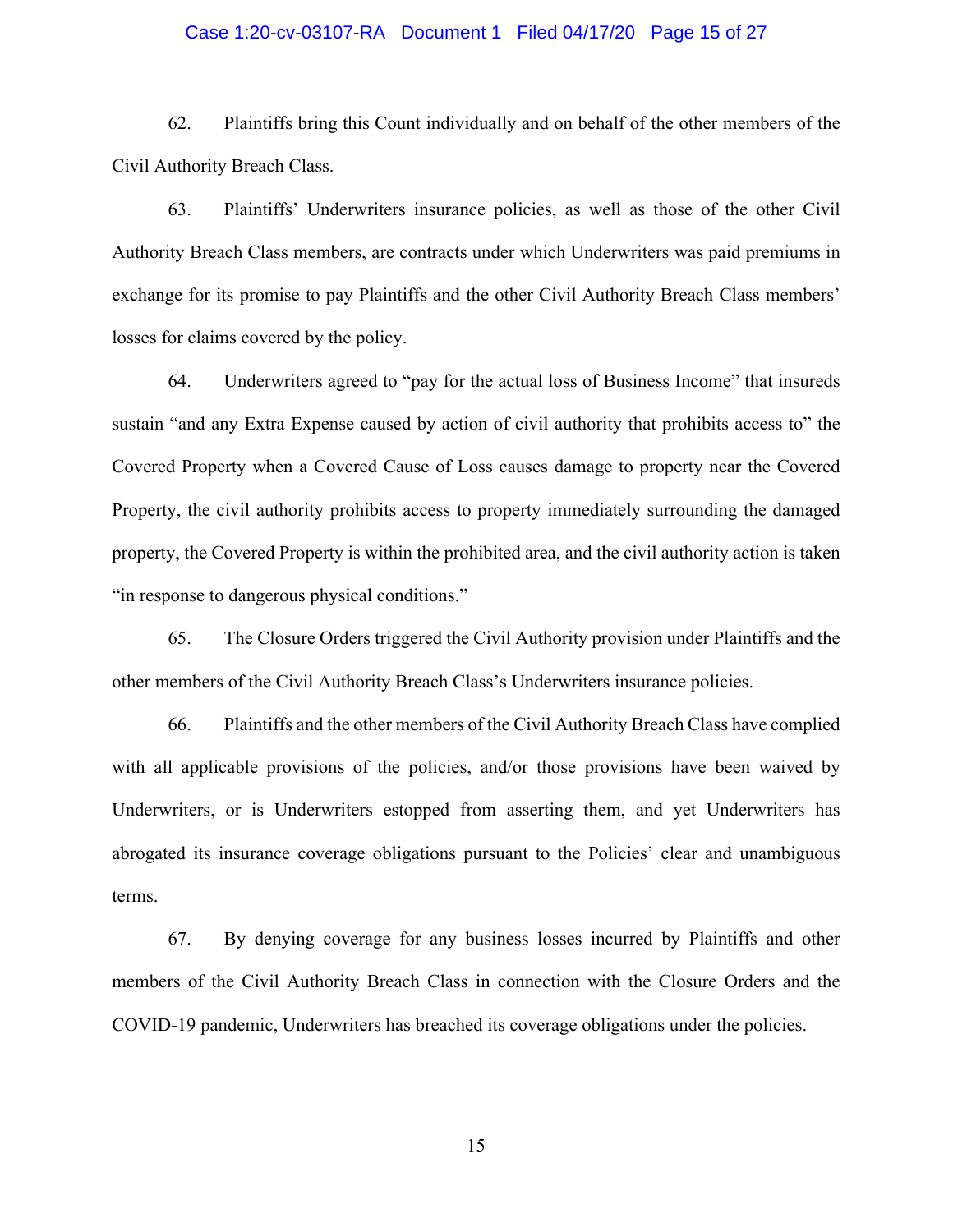#### Case 1:20-cv-03107-RA Document 1 Filed 04/17/20 Page 16 of 27

68. As a result of Underwriters' breaches of the policies, Plaintiffs and the other members of the Civil Authority Breach Class have sustained substantial damages for which Underwriters is liable, in an amount to be established at trial.

## **COUNT III BREACH OF CONTRACT – EXTRA EXPENSE COVERAGE (Claim Brought on Behalf of the Extra Expense Breach Class)**

69. Plaintiffs GIO ("Plaintiffs" for the purpose of this claim) repeat and reallege Paragraphs 1-50 as if fully set forth herein.

70. Plaintiffs bring this Count individually and on behalf of the other members of the Extra Expense Breach Class.

71. Plaintiffs' Underwriters insurance policies, as well as those of the other Extra Expense Breach Class members, are contracts under which Underwriters was paid premiums in exchange for its promise to pay Plaintiffs and the other Extra Expense Breach Class members' losses for claims covered by the policy.

72. In the Special Property Coverage Form, Underwriters also agreed to pay necessary Extra Expense that its insureds incur during the "period of restoration" that the insureds would not have incurred if there had been no direct physical loss or damage to the Covered Property.

73. "Extra Expense" includes expenses to avoid or minimize the suspension of business, continue operations, and to repair or replace property.

74. Due to COVID-19 and the Closure Orders, Plaintiffs and the other members of the Extra Expense Breach Class incurred Extra Expense at Covered Property

75. Plaintiffs and the other members of the Extra Expense Breach Class have complied with all applicable provisions of the policies and/or those provisions have been waived by Underwriters, or Underwriters is estopped from asserting them, and yet Underwriters has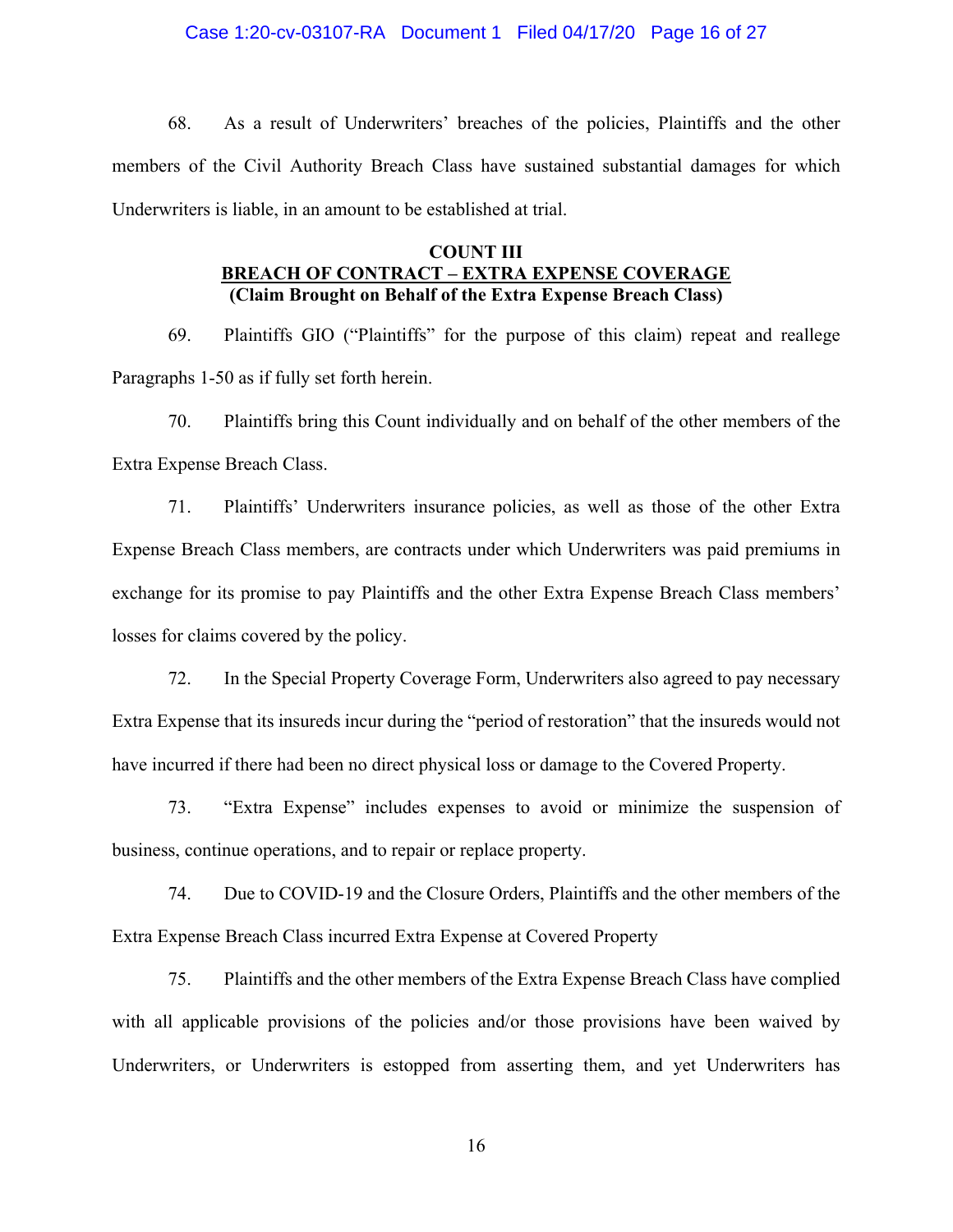#### Case 1:20-cv-03107-RA Document 1 Filed 04/17/20 Page 17 of 27

abrogated its insurance coverage obligations pursuant to the policies' clear and unambiguous terms.

76. By denying coverage for any business losses incurred by Plaintiffs and the other members of the Extra Expense Breach Class in connection with the Closure Orders and the COVID-19 pandemic, Underwriters has breached its coverage obligations under the policies.

77. As a result of Underwriters' breaches of the policies, Plaintiffs and the other members of the Extra Expense Breach Class have sustained substantial damages for which Underwriters is liable, in an amount to be established at trial.

## **COUNT IV BREACH OF CONTRACT – SUE AND LABOR COVERAGE (Claim Brought on Behalf of the Sue and Labor Breach Class)**

78. Plaintiffs GIO ("Plaintiffs" for the purpose of this claim) repeat and reallege Paragraphs 1-50 as if fully set forth herein.

79. Plaintiffs bring this Count individually and on behalf of the other members of the Sue and Labor Breach Class.

80. Plaintiffs' Underwriters policies, as well as those of the other Sue and Labor Breach Class members, are contracts under which Underwriters was paid premiums in exchange for its promise to pay Plaintiffs and the other Sue and Labor Breach Class members' losses for claims covered by the policy.

81. In the Special Property Coverage Form, Underwriters agreed to give due consideration in settlement of a claim to expenses incurred in taking all reasonable steps to protect Covered Property from further damage.

82. In complying with the Closure Orders and otherwise suspending or limiting operations, Plaintiffs and other members of the Sue and Labor Breach Class incurred expenses in connection with reasonable steps to protect Covered Property.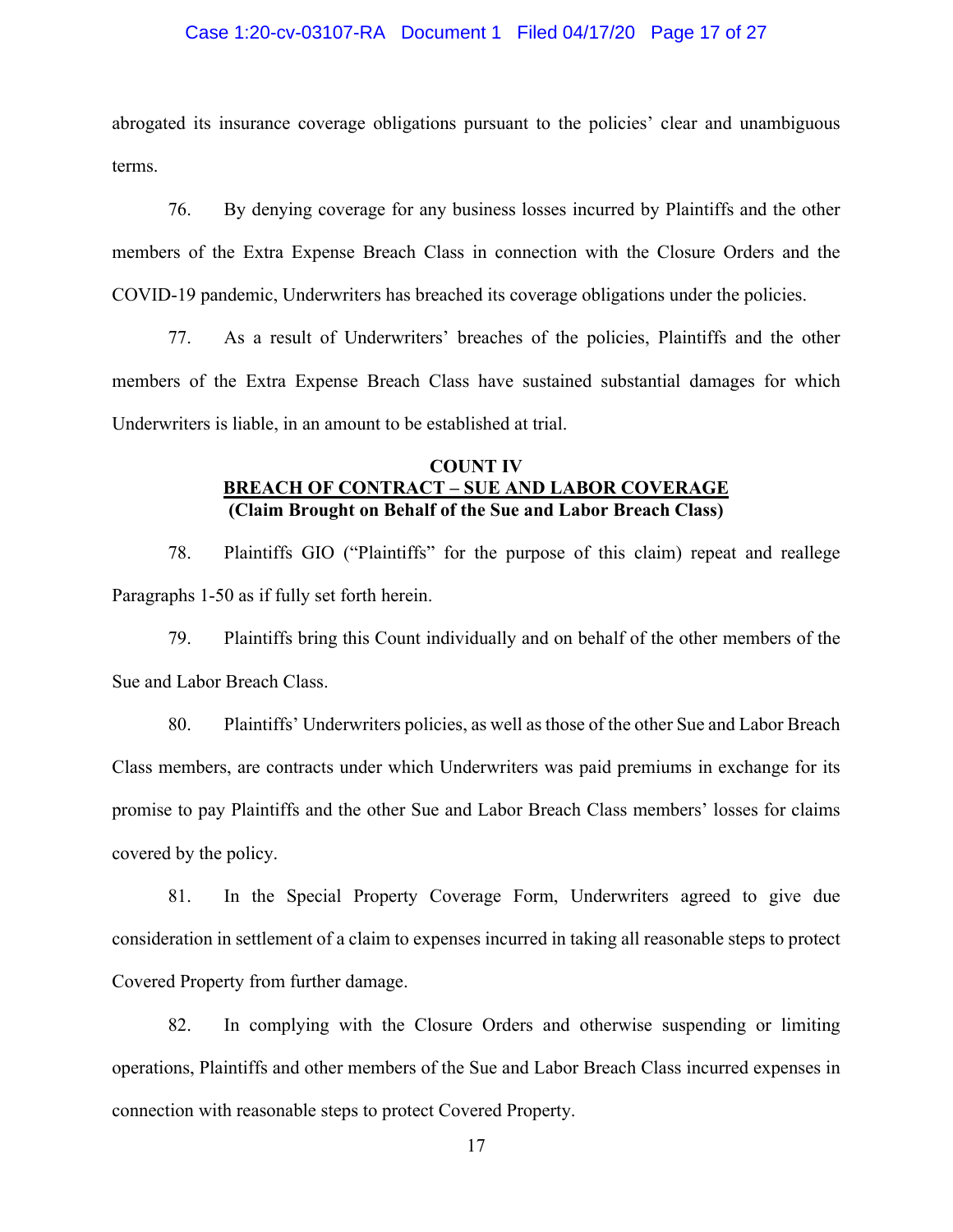#### Case 1:20-cv-03107-RA Document 1 Filed 04/17/20 Page 18 of 27

83. Plaintiffs and the other members of the Sue and Labor Breach Class have complied with all applicable provisions of the policy and/or those provisions have been waived by Underwriters, or Underwriters is estopped from asserting them, and yet Underwriters has abrogated its insurance coverage obligations pursuant to the policies' clear and unambiguous terms.

84. By denying coverage for any Sue and Labor expenses incurred by Plaintiffs and the other members of the Sue and Labor Breach Class in connection with the Closure Orders and the COVID-19 pandemic, Underwriters has breached its coverage obligations under the policies.

85. As a result of Underwriters' breaches of the policies, Plaintiffs and the other members of the Sue and Labor Breach Class have sustained substantial damages for which Underwriters is liable, in an amount to be established at trial.

### **COUNT V DECLARATORY JUDGMENT – BUSINESS INCOME COVERAGE (Claim Brought on Behalf of the Business Income Declaratory Judgment Class)**

86. Plaintiffs Underwriters ("Plaintiffs" for the purpose of this claim) repeat and realleges Paragraphs 1-50 as if fully set forth herein.

87. Plaintiffs bring this Count individually and on behalf of the other members of the Business Income Declaratory Judgment Class.

88. Plaintiffs' Underwriters policies, as well as those of the other Business Income Declaratory Judgment Class members, are contracts under which Underwriters was paid premiums in exchange for its promise to pay Plaintiffs and the other Business Income Declaratory Judgment Class members' losses for claims covered by the policy.

89. Plaintiffs and the other Business Income Declaratory Judgment Class members have complied with all applicable provisions of the policies and/or those provisions have been waived by Underwriters, or Underwriters is estopped from asserting them, and yet Underwriters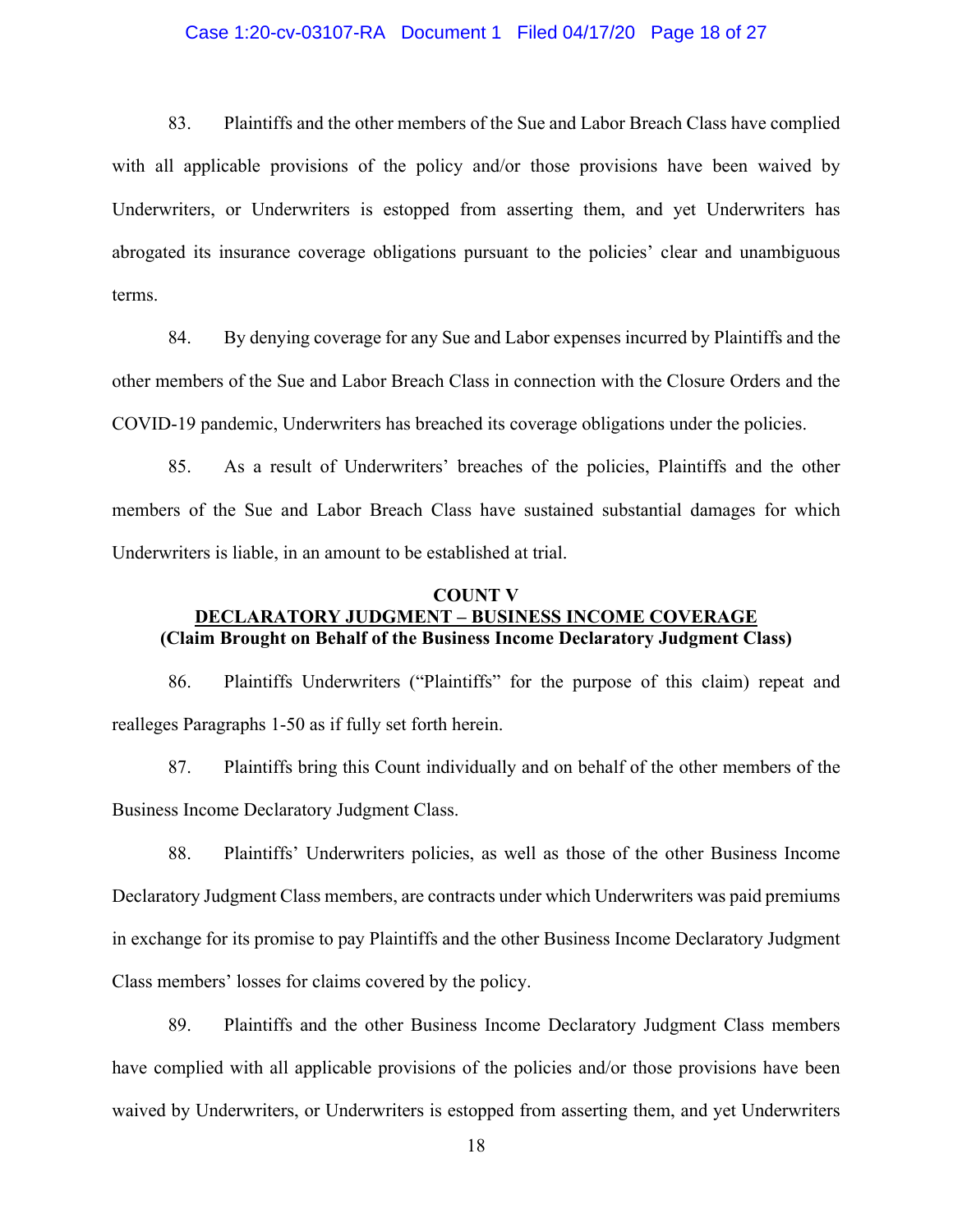#### Case 1:20-cv-03107-RA Document 1 Filed 04/17/20 Page 19 of 27

has abrogated its insurance coverage obligations pursuant to the policies' clear and unambiguous terms and has wrongfully and illegally refused to provide coverage to which Plaintiffs and the other Business Income Declaratory Judgment Class members are entitled.

90. Underwriters has denied claims related to COVID-19 on a uniform and class wide basis, without individual bases or investigations, such that the Court can render declaratory judgment irrespective of whether members of the Class have filed a claim.

91. An actual case or controversy exists regarding Plaintiffs and the other Business Income Declaratory Judgment Class members' rights and Underwriters' obligations under the policies to reimburse Plaintiffs for the full amount of Business Income losses incurred by Plaintiffs and the other Business Income Declaratory Judgment Class members in connection with suspension of their businesses stemming from the COVID-19 pandemic.

92. Pursuant to 28 U.S.C. § 2201, Plaintiffs and the other Business Income Declaratory Judgment Class members seek a declaratory judgment from this Court declaring the following:

- i. Plaintiffs and the other Business Income Declaratory Judgment Class members' Business Income losses incurred in connection with the Closure Orders and the necessary interruption of their businesses stemming from the COVID-19 pandemic are insured losses under their policies; and
- ii. Underwriters is obligated to pay Plaintiffs and the other Business Income Declaratory Judgment Class members for the full amount of the Business Income losses incurred and to be incurred in connection with the Closure Orders during the period of restoration and the necessary interruption of their businesses stemming from the COVID-19 pandemic.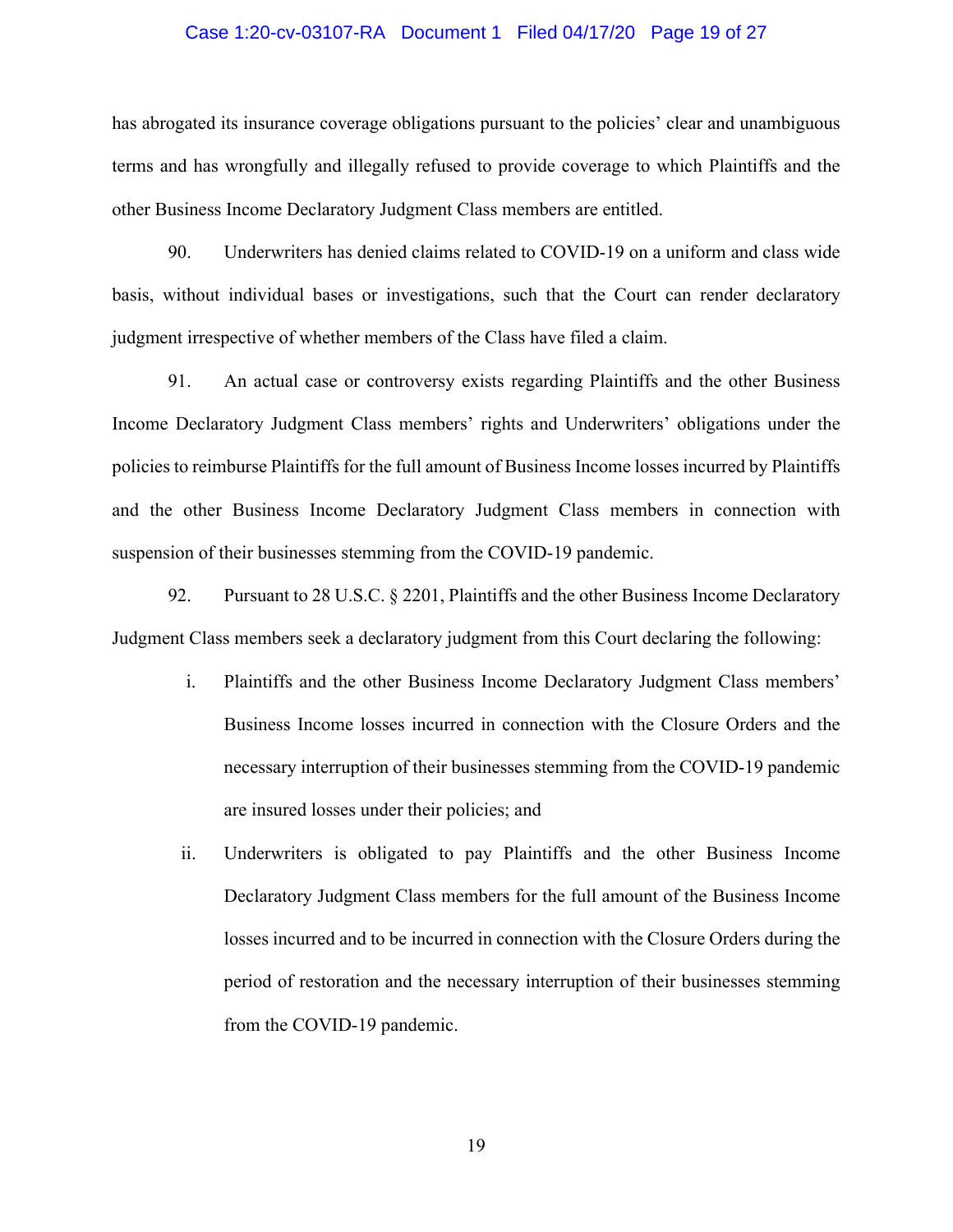## **COUNT VI DECLARATORY JUDGMENT – CIVIL AUTHORITY COVERAGE (Claim Brought on Behalf of the Civil Authority Declaratory Judgment Class)**

93. Plaintiffs GIO ("Plaintiffs" for the purpose of this claim) repeat and reallege Paragraphs 1-50 as if fully set forth herein.

94. Plaintiffs bring this Count individually and on behalf of the other members of the Civil Authority Declaratory Judgment Class.

95. Plaintiffs' Underwriters insurance policy, as well as those of the other Civil Authority Declaratory Judgment Class members, are contracts under which Underwriters was paid premiums in exchange for its promise to pay Plaintiffs and the other Civil Authority Declaratory Judgment Class members' losses for claims covered by the policy.

96. Plaintiffs and the other Civil Authority Declaratory Judgment Class members have complied with all applicable provisions of the policies and/or those provisions have been waived by Underwriters, or Underwriters is estopped from asserting them, and yet Underwriters has abrogated its insurance coverage obligations pursuant to the policies' clear and unambiguous terms and has wrongfully and illegally refused to provide coverage to which Plaintiffs and the other Class members are entitled.

97. Underwriters has denied claims related to COVID-19 on a uniform and class wide basis, without individual bases or investigations, such that the Court can render declaratory judgment irrespective of whether members of the Class have filed a claim.

98. An actual case or controversy exists regarding Plaintiffs and the other Civil Authority Declaratory Judgment Class members' rights and Underwriters' obligations under the policies to reimburse Plaintiffs and the other Civil Authority Declaratory Judgment Class members for the full amount of covered Civil Authority losses incurred by Plaintiffs and the other Civil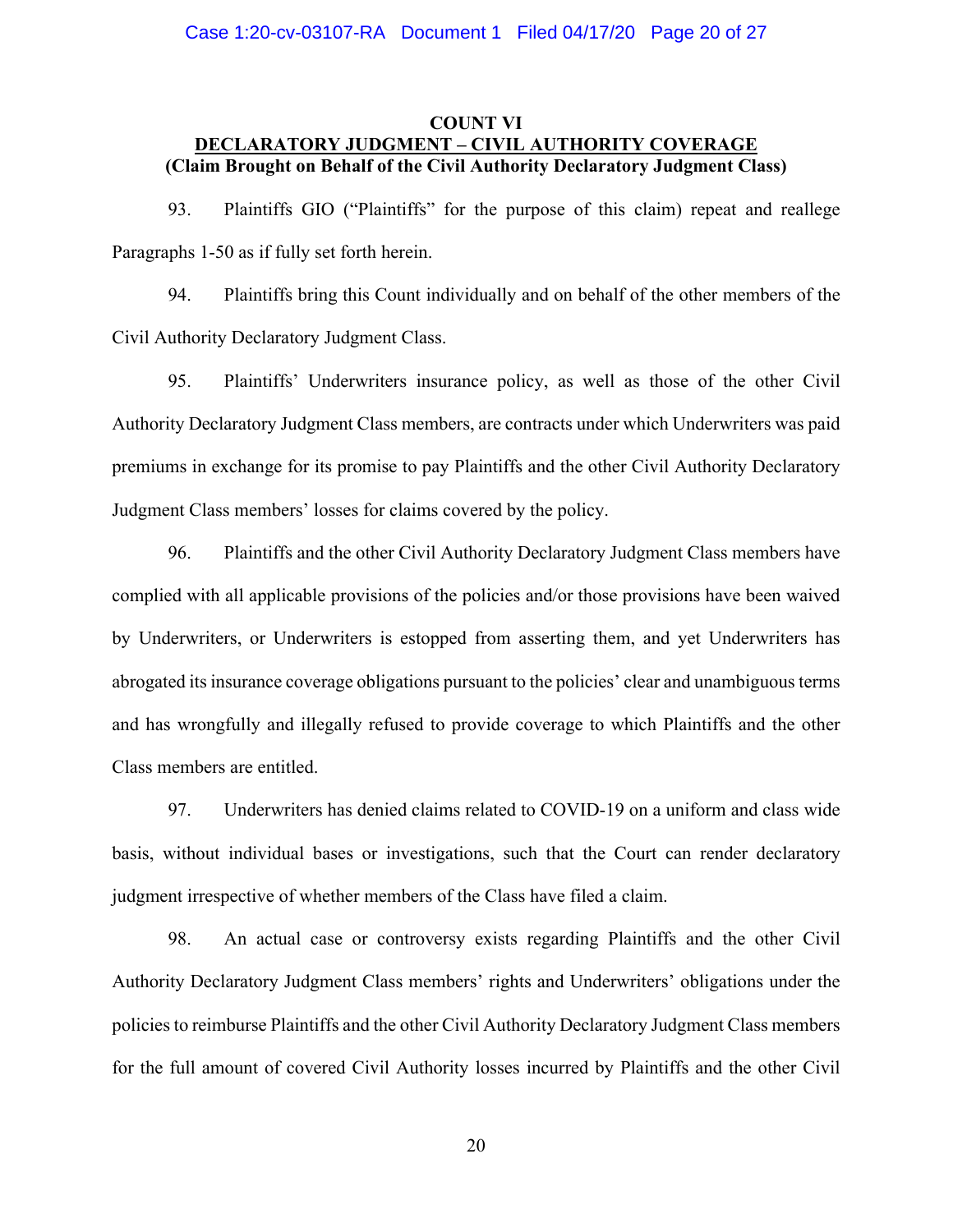#### Case 1:20-cv-03107-RA Document 1 Filed 04/17/20 Page 21 of 27

Authority Declaratory Judgment Class members in connection with Closure Orders and the necessary interruption of their businesses stemming from the COVID-19 pandemic.

99. Pursuant to 28 U.S.C. § 2201, Plaintiffs and the other Civil Authority Declaratory Judgment Class members seek a declaratory judgment from this

Court declaring the following:

- i. Plaintiffs and the other Civil Authority Declaratory Judgment Class members' Civil Authority losses incurred in connection with the Closure Orders and the necessary interruption of their businesses stemming from the COVID-19 pandemic are insured losses under their policies; and
- ii. Underwriters is obligated to pay Plaintiffs and the other Civil Authority Declaratory Judgment Class members the full amount of the Civil Authority losses incurred and to be incurred in connection with the covered losses related to the Closure Orders and the necessary interruption of their businesses stemming from the COVID-19 pandemic

## **COUNT VII DECLARATORY JUDGMENT – EXTRA EXPENSE COVERAGE (Claim Brought on Behalf of the Extra Expense Declaratory Judgment Class)**

100. Plaintiffs GIO ("Plaintiffs" for the purpose of this claim) repeat and reallege Paragraphs 1-50 as if fully set forth herein.

101. Plaintiffs bring this Count individually and on behalf of the other members of the Extra Expense Declaratory Judgment Class.

102. Plaintiffs' Underwriters insurance policy, as well as those of the other Extra Expense Declaratory Judgment Class members, are contracts under which Underwriters was paid premiums in exchange for its promise to pay Plaintiffs and the other Extra Expense Declaratory Judgment Class members' losses for claims covered by the policy.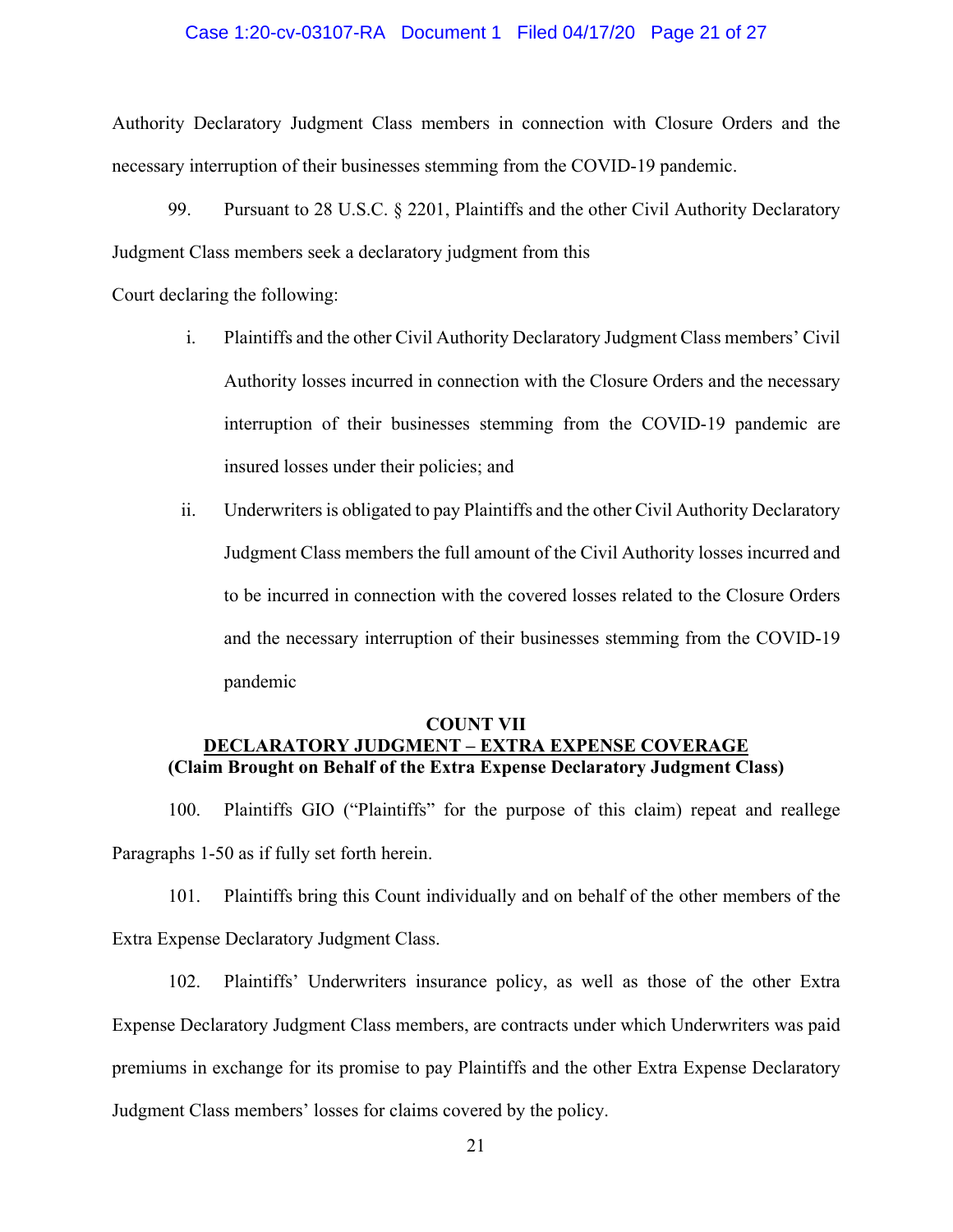#### Case 1:20-cv-03107-RA Document 1 Filed 04/17/20 Page 22 of 27

103. Plaintiffs and the other Extra Expense Declaratory Judgment Class members have complied with all applicable provisions of the policies and/or those provisions have been waived by Underwriters, or Underwriters is estopped from asserting them, and yet Underwriters has abrogated its insurance coverage obligations pursuant to the policies clear and unambiguous terms and has wrongfully and illegally refused to provide coverage to which Plaintiffs and the other Class members are entitled.

104. Underwriters has denied claims related to COVID-19 on a uniform and class wide basis, without individual bases or investigations, such that the Court can render declaratory judgment irrespective of whether members of the Class have filed a claim.

105. An actual case or controversy exists regarding Plaintiffs and the other Extra Expense Declaratory Judgment Class members' rights and Underwriters' obligations under the policies to reimburse Plaintiffs and the other Extra Expense Declaratory Judgment Class members for the full amount of Extra Expense losses incurred by Plaintiffs in connection with Closure Orders and the necessary interruption of their businesses stemming from the COVID-19 pandemic.

106. Pursuant to 28 U.S.C. § 2201, Plaintiffs and the other Extra Expense Declaratory Judgment Class members seek a declaratory judgment from this Court declaring the following:

- i. Plaintiffs and the other Extra Expense Declaratory Judgment Class members' Extra Expense losses incurred in connection with the Closure Orders and the necessary interruption of their businesses stemming from the COVID-19 pandemic are insured losses under their policies; and
- ii. Underwriters is obligated to pay Plaintiffs and the other Extra Expense Declaratory Judgment Class members for the full amount of the Extra Expense losses incurred and to be incurred in connection with the covered losses related to the Closure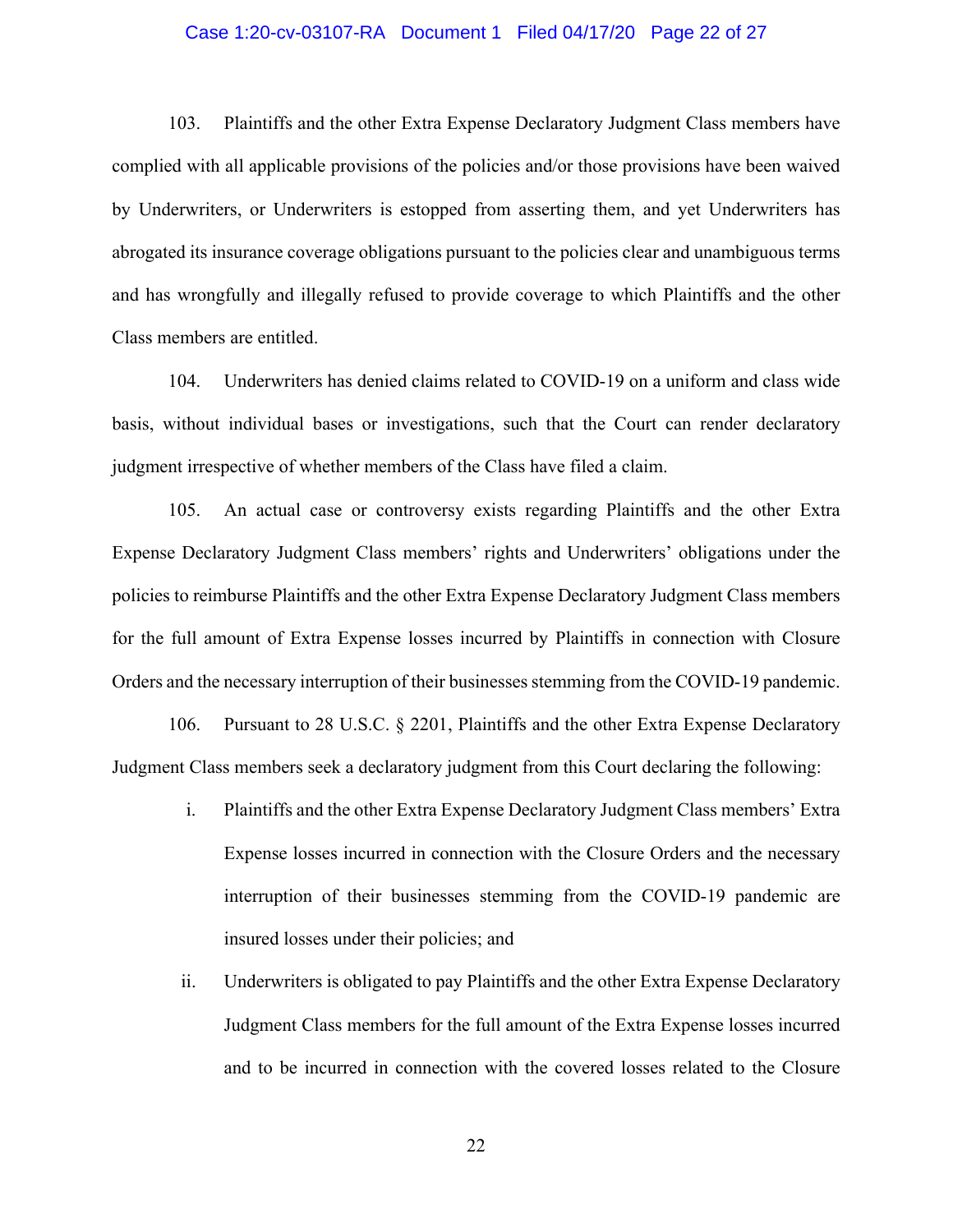#### Case 1:20-cv-03107-RA Document 1 Filed 04/17/20 Page 23 of 27

Orders during the period of restoration and the necessary interruption of their businesses stemming from the COVID-19 pandemic.

#### **COUNT VIII**

## **DECLARATORY JUDGMENT – SUE AND LABOR COVERAGE (Claim Brought on Behalf of the Sue and Labor Declaratory Judgment Class)**

107. Plaintiffs GIO ("Plaintiffs" for the purpose of this claim) repeat and reallege Paragraphs 1-50 as if fully set forth herein.

108. Plaintiffs bring this Count individually and on behalf of the other members of the Sue and Labor Declaratory Judgment Class.

109. Plaintiffs' Underwriters insurance policy, as well as those of the other Sue and Labor Declaratory Judgment Class members, are contracts under which Underwriters was paid premiums in exchange for its promise to pay Plaintiffs and the other Sue and Labor Declaratory Judgment Class members' reasonably incurred expenses to protect Covered Property.

110. Plaintiffs and the other Sue and Labor Declaratory Judgment Class members have complied with all applicable provisions of the policies and/or those provisions have been waived by Underwriters, or Underwriters is estopped from asserting them, and yet Underwriters has abrogated its insurance coverage obligations pursuant to the policies' clear and unambiguous terms and has wrongfully and illegally refused to provide coverage to which Plaintiffs is entitled.

111. Underwriters has denied claims related to COVID-19 on a uniform and class wide basis, without individual bases or investigations, such that the Court can render declaratory judgment irrespective of whether members of the Class have filed a claim.

112. An actual case or controversy exists regarding Plaintiffs and the other Sue and Labor Declaratory Judgment Class members' rights and Underwriters' obligations under the policies to reimburse Plaintiffs and the other Sue and Labor Declaratory Judgment Class members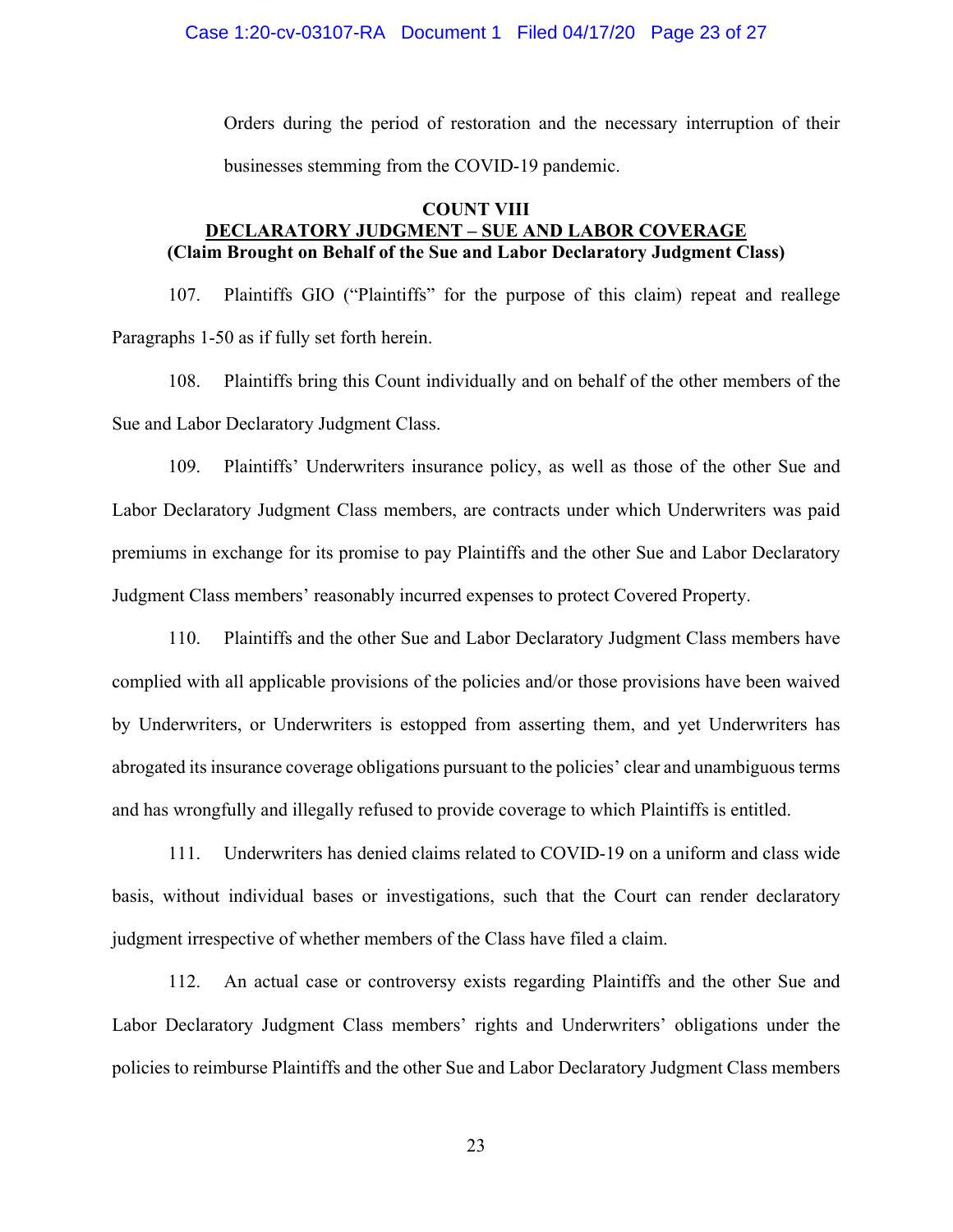#### Case 1:20-cv-03107-RA Document 1 Filed 04/17/20 Page 24 of 27

for the full amount Plaintiffs and the other members of the Sue and Labor Declaratory Judgment Class reasonably incurred to protect Covered Property from further damage by COVID-19.

113. Pursuant to 28 U.S.C. § 2201, Plaintiffs and the other Sue and Labor Declaratory Judgment Class members seek a declaratory judgment from this Court declaring the following:

- i. Plaintiffs and the other Sue and Labor Declaratory Judgment Class members reasonably incurred expenses to protect Covered Property from further damage by COVID-19 are insured losses under their policies; and
- ii. Underwriters is obligated to pay Plaintiffs and the other Sue and Labor Declaratory Judgment Class members for the full amount of the expenses they reasonably incurred to protect Covered Property from further damage by COVID-19.

#### **VII. REQUEST FOR RELIEF**

WHEREFORE, Plaintiffs, individually and on behalf of the other Class members, respectfully request that the Court enter judgment in their favor and against Defendants as follows:

a. Entering an order certifying the proposed nationwide Classes, as requested herein, designating Plaintiffs as Class representative, and appointing Plaintiffs' undersigned attorneys as Counsel for the Classes;

b. Entering judgment on Counts I-IV in favor of Plaintiffs GIO and the members of the Business Income Breach Class, the Civil Authority Breach Class, the Extra Expense Breach Class, and the Sue and Labor Breach Class; and awarding damages for breach of contract in an amount to be determined at trial;

c. Entering declaratory judgments on Counts V-VIII in favor of Plaintiffs and the members of the Business Income Declaratory Judgment Class, the Civil Authority Declaratory Judgment Class, the Extra Expense Declaratory Judgment Class, and the Sue and Labor Declaratory Judgment Class as follows;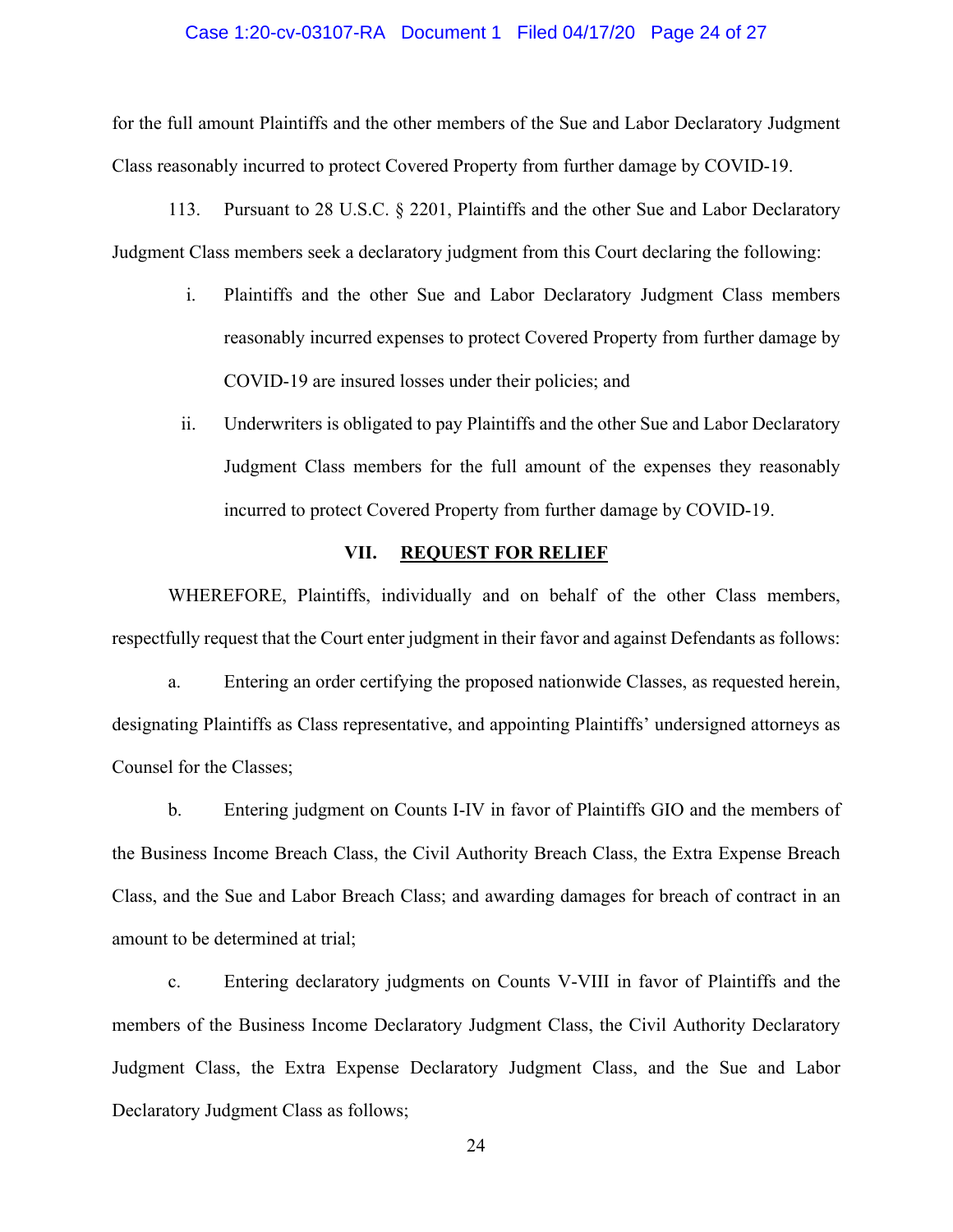- i. Business Income, Civil Authority, Extra Expense, and Sue and Labor losses incurred in connection with the Closure Orders and the necessary interruption of their businesses stemming from the COVID-19 pandemic are insured losses under their policies; and
- ii. Underwriters is obligated to pay for the full amount of the Business Income, Civil Authority, Extra Expense, and Sue and Labor losses incurred and to be incurred related to COVID-19, the Closure Orders and the necessary interruption of their businesses stemming from the COVID-19 pandemic;
- d. Ordering Defendants to pay both pre- and post-judgment interest on any amounts

awarded;

- e. Ordering Defendants to pay attorneys' fees and costs of suit; and
- f. Ordering such other and further relief as may be just and proper.

## **VIII. JURY DEMAND**

Plaintiffs hereby demand a trial by jury on all claims so triable.

Dated: April 17, 2020 Respectfully submitted,

*/s/Greg G. Gutzler*  Greg G. Gutzler **DICELLO LEVITT GUTZLER LLC**  444 Madison Avenue, Fourth Floor New York, New York 10022 Telephone: 646-933-1000 ggutzler@dicellolevitt.com

Adam J. Levitt Amy E. Keller\* Daniel R. Ferri\* Mark Hamill\* Laura E. Reasons\* **DICELLO LEVITT GUTZLER LLC**  Ten North Dearborn Street, Sixth Floor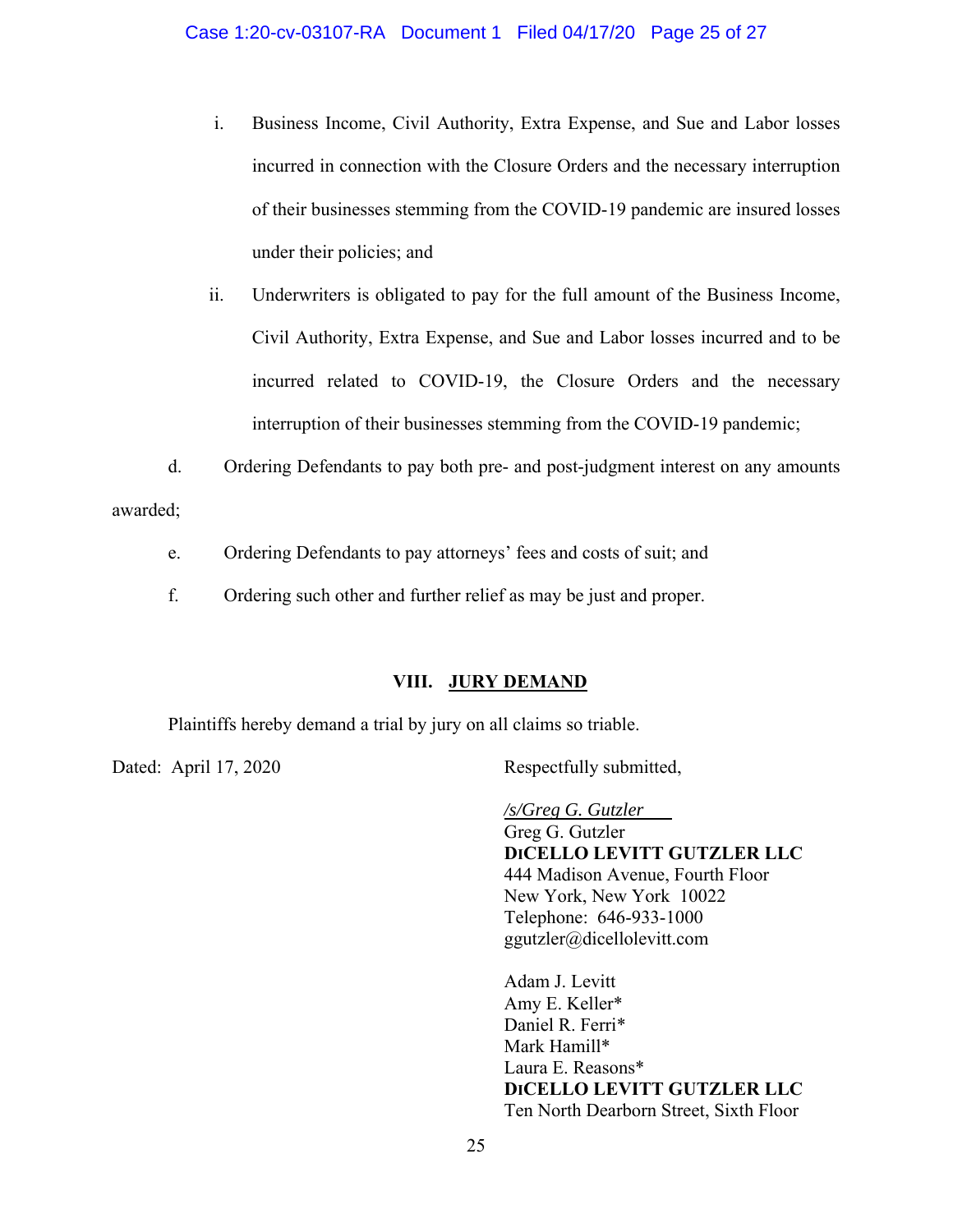Chicago, Illinois 60602 Telephone: 312-214-7900 alevitt@dicellolevitt.com dferri@dicellolevitt.com mhamill@dicellolevitt.com

Mark A. DiCello\* Kenneth P. Abbarno\* Mark Abramowitz\* **DICELLO LEVITT GUTZLER LLC** 7556 Mentor Avenue Mentor, Ohio 44060 Telephone: 440-953-8888 madicello@dicellolevitt.com kabbarno@dicellolevitt.com mabramowitz@dicellolevitt.com

 Mark Lanier Alex Brown Skip McBride\* **THE LANIER LAW FIRM PC**  10940 West Sam Houston Parkway North Suite 100

 Houston, Texas 77064 Telephone: 713-659-5200 WML@lanierlawfirm.com alex.brown@lanierlawfirm.com skip.mcbride@lanierlawfirm.com

Evan Janush **THE LANIER LAW FIRM PC**  126 East 56th Street, Sixth Floor New York, New York 10022 Telephone: 212-421-2800 WML@lanierlawfirm.com alex.brown@lanierlawfirm.com

Timothy W. Burns\* Jeff J. Bowen\* Jesse J. Bair\* Freya K. Bowen\* **BURNS BOWEN BAIR LLP**  One South Pinckney Street, Suite 930 Madison, Wisconsin 53703 Telephone: 608-286-2302 tburns@bbblawllp.com jbowen@bbblawllp.com